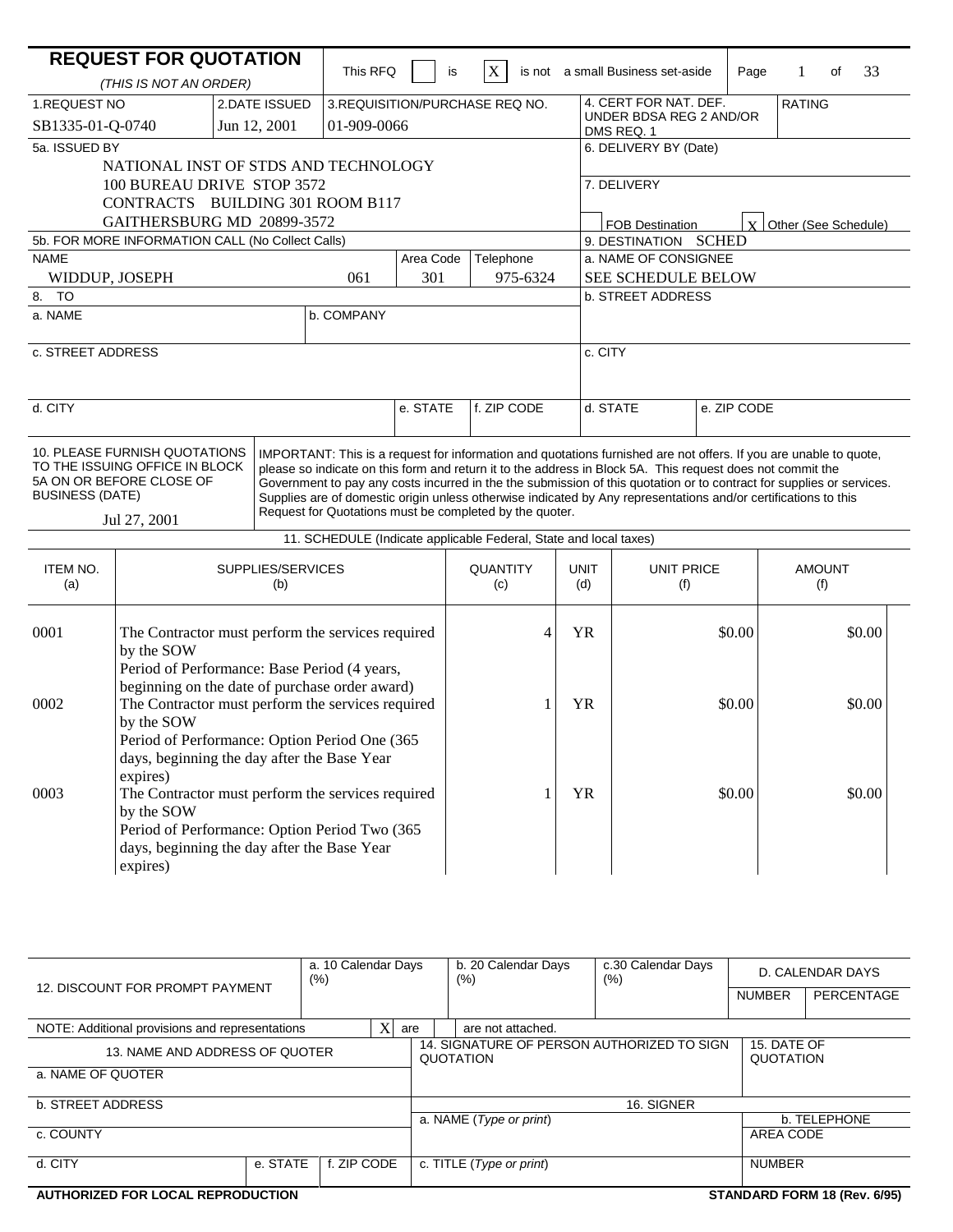### **STATEMENT OF WORK (SOW)**

The Contractor must furnish the necessary personnel, material, equipment, services, and facilities (except as otherwise specified) to perform the requirements stated in this SOW.

## **A. INTRODUCTION**

The .us domain ( $"u$ sTLD") is the country code top level domain ( $"ccTLD"$ ) of the Internet domain name system ("DNS") that corresponds to the United States. Currently, second-level domain space in .us is designated for states and U.S. territories and special purposes as described in the Internet Engineering Task Force's ("IETF") RFC 1480 (titled The US Domain <http://www.ietf.org/rfc/rfc1480.txt?number=1480> ) ("RFC 1480"), and is further subdivided into localities and other functional designations.

Individuals and organizations may currently request a delegation from the usTLD Administrator to provide registry and registrar services for a particular locality or localities. Local governments and community-based organizations typically use the usTLD, although some commercial names have been assigned. Where registration for a locality has not been delegated, the usTLD Administrator itself provides necessary registry and registrar services. Information on the locality-based usTLD structure and registration policies is available for review at: [http://www.nic.us](http://www.nic.us/)

The usTLD is a widely distributed registry, currently with over 8000 sub-domain delegations to over 800 individuals and entities, who maintain a registry and provide registration services for commercial, educational, and governmental entities. This distributed registration model affords scalable registration services and opportunities for organizations and commercial entities to provide name registration services. For purposes of this acquisition, we will refer to the current us name space and structure, including its non-locality, functional elements, as the "localitybased usTLD structure."

While the locality-based usTLD structure has not attracted high levels of registration and utilization in comparison to other ccTLD's, it is popular with its current base of users. During consultations with the public on the administration of the usTLD, a considerable number of parties expressed a desire for the continued operation and support of the locality-based usTLD structure. The Contractor will be required to maintain and improve the management of the current usTLD space.

Because of its deeply hierarchical and somewhat cumbersome structure, the usTLD has not been used on a wide scale. The general absence of less hierarchical registration opportunities in the usTLD has limited the domain's attractiveness to users. It has been suggested that this more "generic" space would greatly increase the utility of the usTLD. Therefore, this acquisition also encompasses functions that will allow, on a competitive basis, for the registration of second level domains directly under usTLD (such as example.us).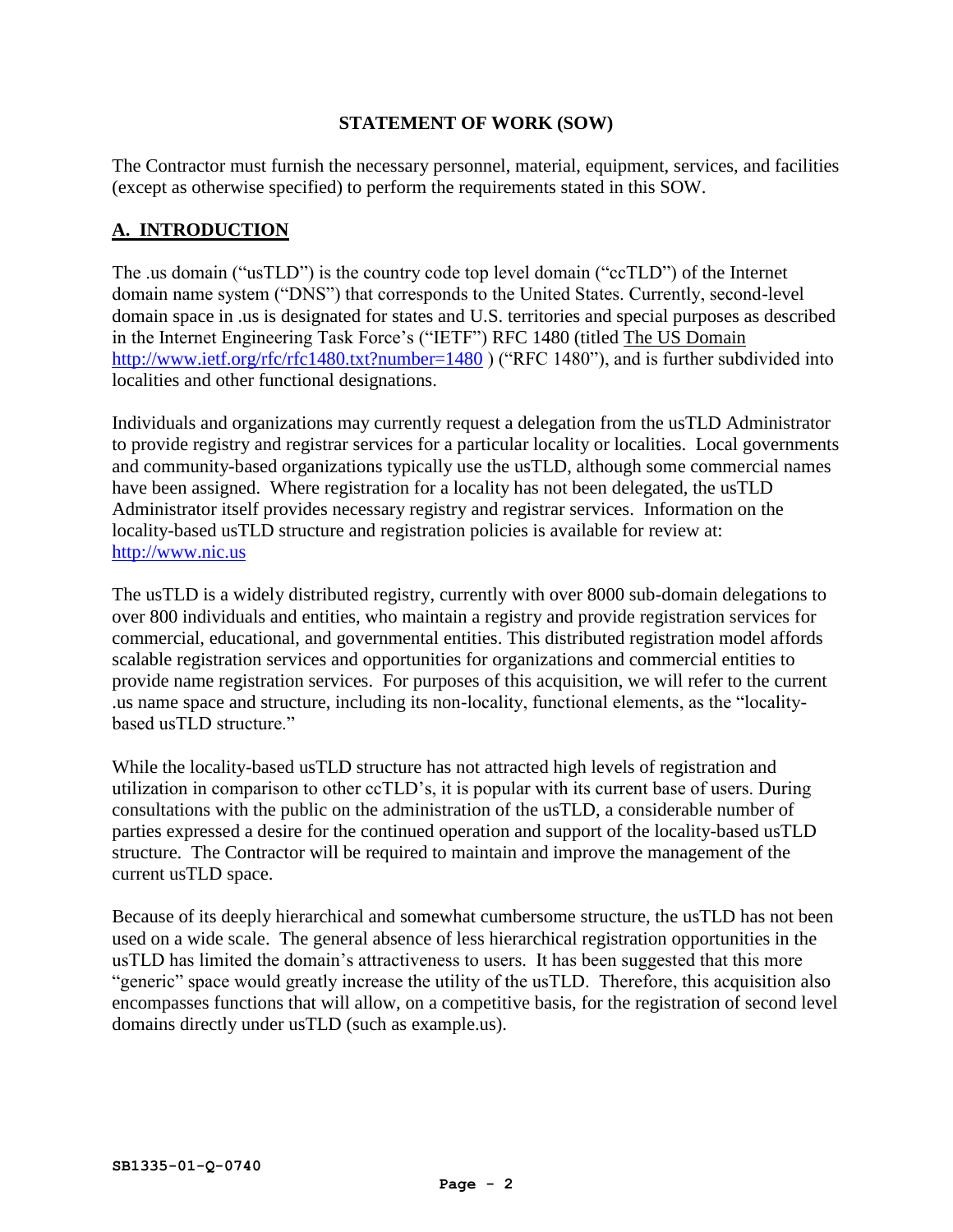A number of technical enhancements to the usTLD system functions are required to make the system more robust and reliable. Because the usTLD has operated for the most part on a delegated basis for a number of years, the availability of centralized contact information for the usTLD has proven difficult to maintain. For example, RFC 1480 advises but does not require that the administrator of a delegated sub-domain operate a database of accurate and up-to-date registration information ("WHOIS") service. As described in section above, "locality-based usTLD structure" in this acquisition refers to the current usTLD space (as described in RFC 1480), including those limited non-locality, functional designations.

Notwithstanding the fact that some of the administrative responsibilities for the locality-based usTLD structure require the registry to act as a registrar in certain limited circumstances, in order to encourage competition in domain name registration services, the Contractor will not be permitted to act as both the registry and a registrar in the expanded usTLD space. Further, the Contractor will be required to perform a core set of usTLD registry functions, as described in the Contractor Requirements section below.

On August 4, 1998, the United States Department of Commerce ("DOC"), through DOC's National Telecommunications and Information Administration ("NTIA"), solicited comments addressing the future expansion and administration of the usTLD space. On March 9, 1999, NTIA hosted a public meeting regarding the future management and administration of the .us domain with approximately sixty participants, including the current usTLD Administrator, current .us registrars, educators, representatives of the technical, public interest and business communities, and federal, state and foreign government officials. NTIA also established an open electronic mailing list to facilitate further public discussions of the issues. On August 17, 2000, NTIA requested comments on a draft SOW for this acquisition. Comments received by NTIA were reviewed and considered by NTIA in connection with preparation of this SOW.

This acquisition is being conducted in accordance with Federal Acquisition Regulation (FAR) Part 13, Simplified Acquisition Procedures.

# **B. CONTRACTOR REQUIREMENTS**

The Contractor must perform the required services for this acquisition as a prime Contractor, not as an agent or subcontractor. (The provision of the required services may be accomplished through coordinating the resources and services provided by entities other than the prime Contractor.) The Contractor must be (a) incorporated within one of the fifty states of the United States of America or the District of Columbia or (b) organized under a law of a state of the United States of America or the District of Columbia. The Contractor must possess and maintain through the performance of this acquisition a physical address within the United States and must be able to demonstrate that all primary registry services will remain within the United States of America (including the District of Columbia).

**The Contractor may not charge the United States Government for performance of the requirements of this purchase order (the unit price and amount for Line Items 0001, 0002 and 0003 must each be \$0.00).** However, the Contractor may establish and collect fees from third parties for performance of the requirements of this purchase order, provided that the fee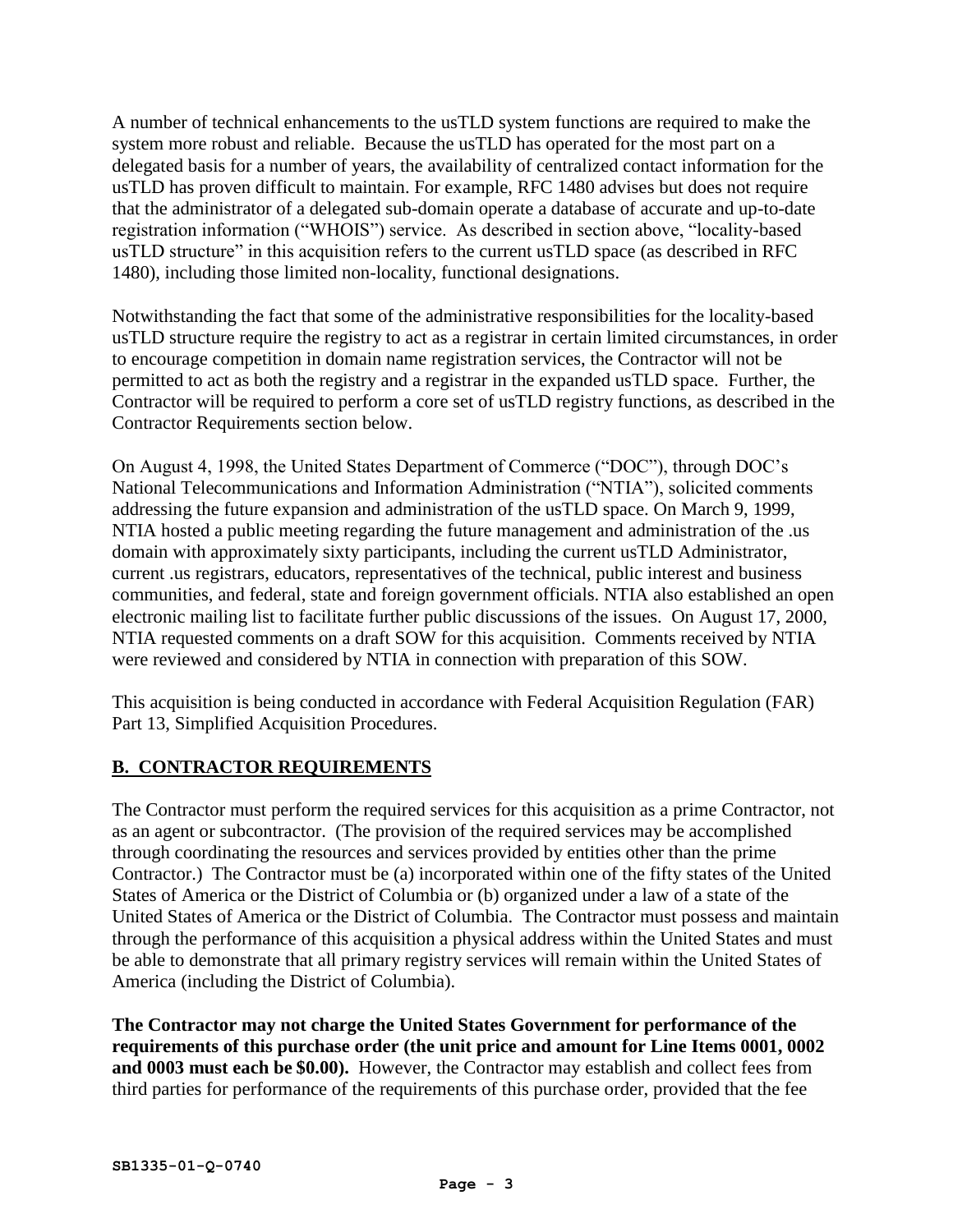levels are approved by the Contracting Officer before going into effect, which approval will not be withheld unreasonably, provided that the fee levels are fair and reasonable.

### **B.1 Statement of Purpose**

The Department of Commerce seeks to acquire centralized management and coordination of registry, registrar (where specified), database, and information services for the usTLD. In broadest terms, the usTLD was created to provide a locus for registration of domain names to serve the Internet community of the United States, and is intended to be available to a wide range of registrants. Given the foregoing, the Department seeks quotations that will achieve the following objectives:

- 1. Ensure that procedures and a framework of accountability for the delegation and the administration of usTLD evolve into a more robust, certain, and reliable system.
- 2. Promote increased use of the usTLD by the Internet community of the United States (including small businesses, consumers, Internet users, not-for-profit organizations, and local governments (*i.e.,* state, city, and county), among others**)**, with residence or a bona fide presence in the United States) through introduction of enhanced services, dissemination of information through advertising and/or other appropriate mechanisms, and simplification of registration services including direct registration.
- 3. Create a centrally administered and efficiently managed structure that ensures both registrant/consumer confidence and infrastructure stability through coordination of delegations as well as other appropriate functions.
- 4. Create a stable, flexible, and balanced environment within the usTLD that is conducive to innovation and that will meet the future demands of potential registrants.
- 5. Ensure continued stability of the domain name system as a whole and the usTLD, particularly throughout the transition period from the current management structure into the new structure developed and maintained under the Contractor.
- 6. Manage the usTLD consistent with the Internet Corporation for Assigned Names and Numbers' (ICANN) technical management of the DNS.
- 7. Allow for the adequate protection of intellectual property in the usTLD. This includes, in particular, the implementation of a "sunrise period" that permits qualified trademark owners to pre-register their trademarks as domain names in the expanded usTLD space prior to the opening of the expanded usTLD space to wider registration, and a dispute resolution procedure to address conflicts between trademarks and domain names arising from "cybersquatting" in the usTLD.
- 8. Establish and maintain consistent communication between the COTR, the Contractor and ICANN. This includes representation of the usTLD in the ICANN ccTLD constituency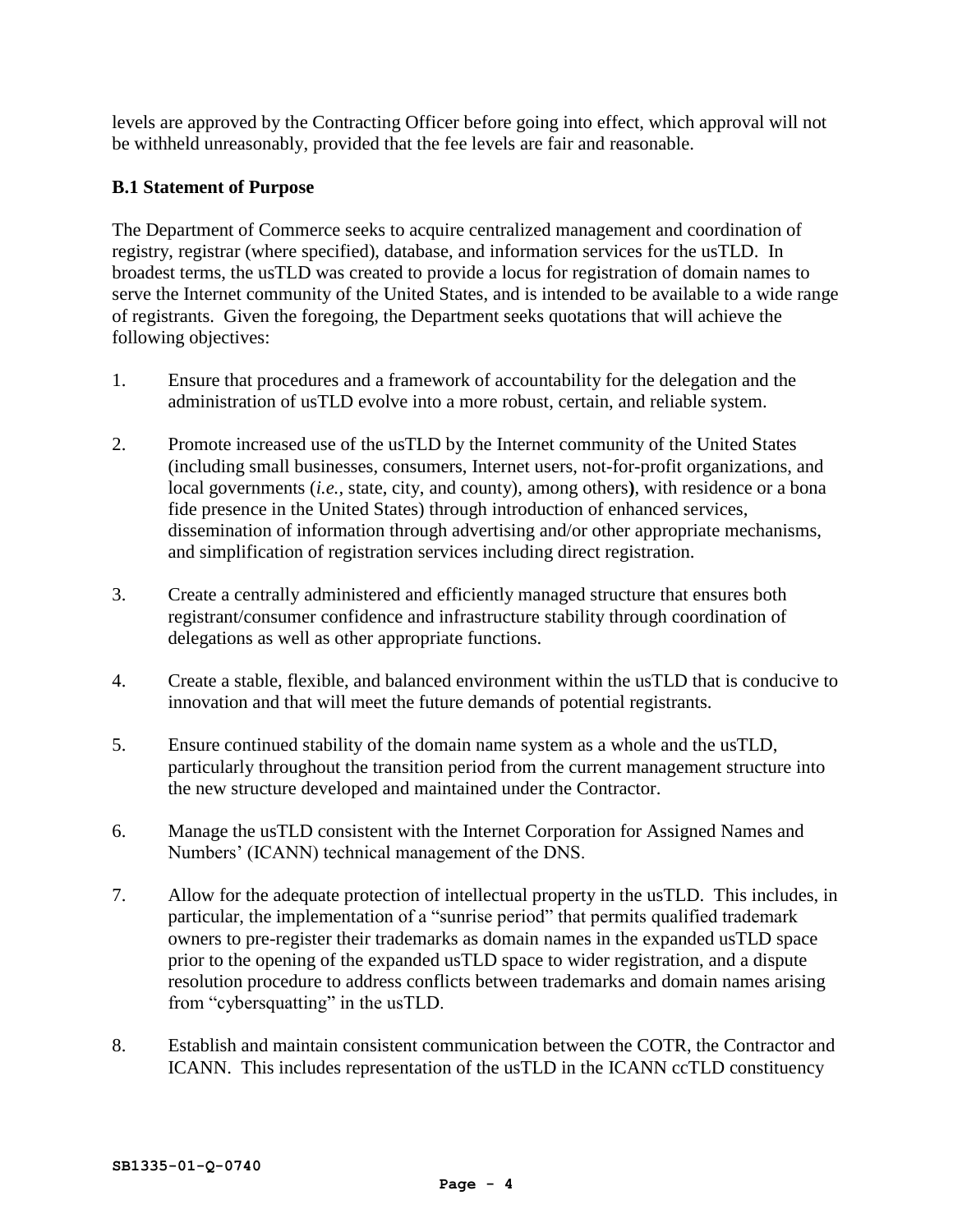and contribution to ICANN's operating costs as apportioned to the usTLD through the ICANN budget process.

9. Promote robust competition within the usTLD and in particular registration services that will lead to greater choice, new, and better services for users.

## **B.2 Core Registry Functions**

The Contractor must provide, at a minimum, the services that are outlined below. This list should not be viewed as exhaustive. The Contractor must provide all systems, software, hardware, facilities, infrastructure, and operation for the following functions:

- 1. Operation and maintenance of the primary, authoritative server for the usTLD;
- 2. Operation and/or administration of a constellation of secondary servers for the usTLD;
- 3. Compilation, generation, and propagation of the usTLD zone file(s);
- 4. Maintenance of an accurate and up-to-date registration (WHOIS) database for all usTLD registrations;
- 5. Maintenance of an accurate and up-to-date database of usTLD subdelegation managers;
- 6. Establishment of a data escrow for usTLD zone file and domain name registration information, including chain of registration data;
- 7. Compliance with applicable Internet Engineering Task Force (IETF) and applicable ICANN policies for the functions outlined above; and
- 8. Promotion of awareness and registration in the usTLD including maintaining website with up-to-date policy and registration information for the usTLD.

#### **B.3 Core Policy Requirements**

The Contractor must:

1. Implement United States Nexus Requirement: The Contractor must run the usTLD as a country code top level domain intended to serve the community of Internet users (including end users, business, government, and not-for-profit organizations, among others) resident or located with a bona fide presence in the United States, and is not intended to attract or otherwise encourage registrations from outside the United States. In addition to the current policy set forth in RFC 1480 requiring that usTLD domain name registrations be hosted on computers located within the United States, the Contractor must implement a United States Nexus Requirement in both the locality-based usTLD structure and the expanded usTLD space.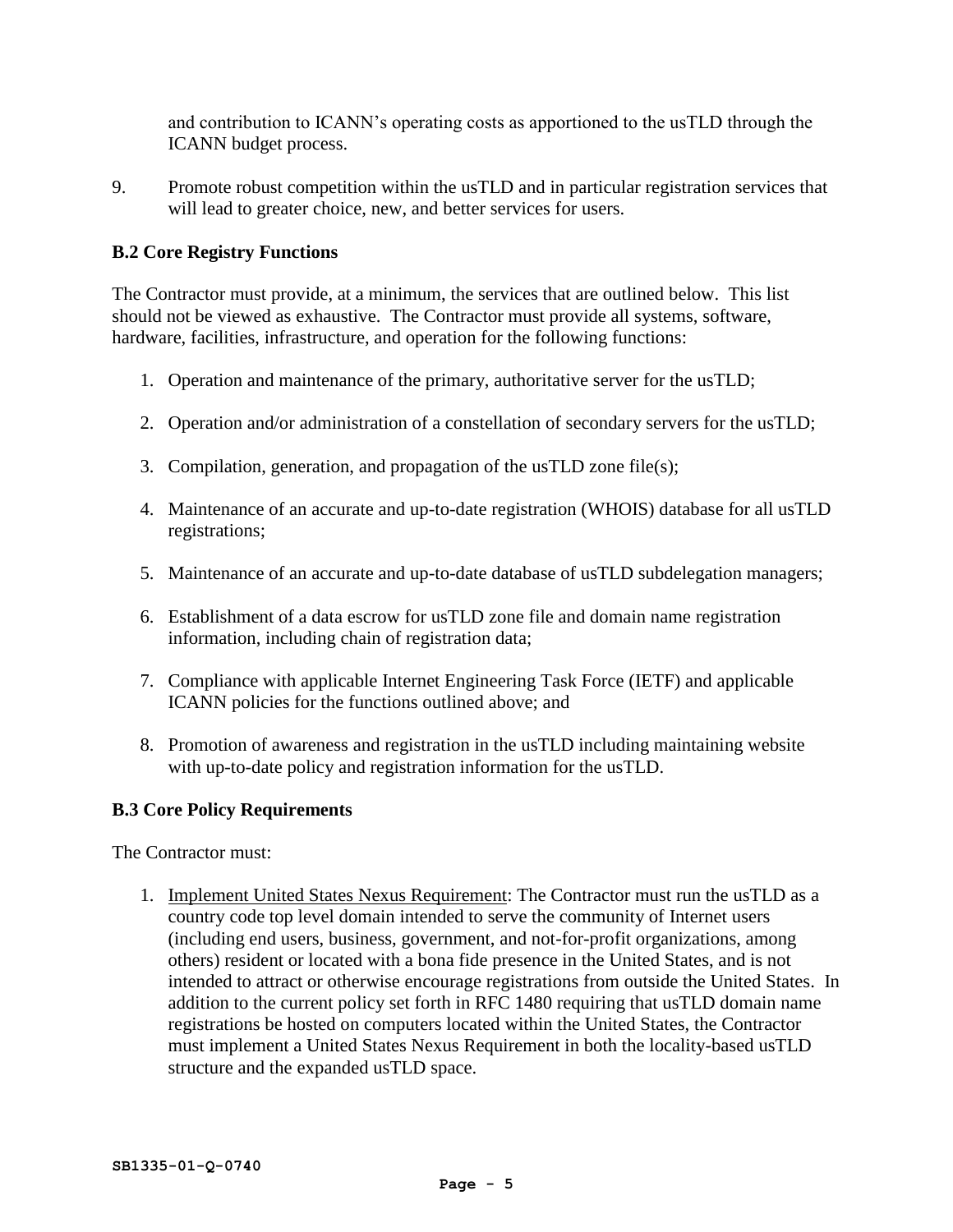- 2. Adopt ICANN Policies Pertaining to Open ccTLD's: Although the usTLD is intended to serve the Internet community of the United States, and is not intended to encourage registrations from entities or individuals resident outside the United States, the Contractor must follow the ICANN policies pertaining to open ccTLD's unless otherwise directed by the Contracting Officer.
- 3. Implement a Uniform Domain Name Dispute Resolution Procedure and Sunrise Policy. The Contractor must implement a uniform domain name dispute resolution procedure intended to resolve disputes arising from "cybersquatting" applicable to the usTLD (such policy is intended to be modeled upon the ICANN Uniform Domain Name Dispute Resolution Procedure, consistent with modifications necessary for such policy to be applicable to the usTLD specifically). The Contractor must also implement a "Sunrise" Policy" that permits qualified trademark owners to pre-register their trademarks as domain names in the expanded usTLD space prior to the opening of the expanded usTLD space to wider registration.
- 4. Abide by Government Advisory Committee Principles: The Contractor must abide by the principles and procedures set forth in the Government Advisory Committee document "Principles for the Delegation and Management of Country-Code Top Level Domains," unless inconsistent with U.S. law or regulation.

## **B.4 Locality-based usTLD Structure Functions**

The Contractor must:

- 1. Provide Service for Existing Delegees and Registrants: Provide service and support for existing delegees and registrants in the existing, locality-based usTLD structure under current practice, including policies set forth in RFC 1480 and other documented usTLD policies.
- 2. Provide Services for Undelegated Third Level Sub-Domains: Provide direct registry and registrar services for all other undelegated third level locality sub-domains, including services for CO and CI, and undelegated special purpose domains (K12, CC, TEC, LIB, MUS, STATE, DST, COG and GEN).
- 3. Modernize Locality-Based usTLD processes: The Contractor must modernize and automate the locality-based usTLD delegation and registration process under the control of the usTLD administrator, including the creation of an electronic database to store historical usTLD registration data.
- 4. Coordinate Current Locality-Based usTLD Users: The Contractor must create a mechanism or mechanisms whereby delegated managers of the usTLD, users of the locality-based usTLD, traditional usTLD user groups (such as state and local governments, the library community and educational institutions, among others), and other interested parties, can coordinate to discuss usTLD administrative, technical, and policy issues related to the operation and management of locality-based usTLD structure.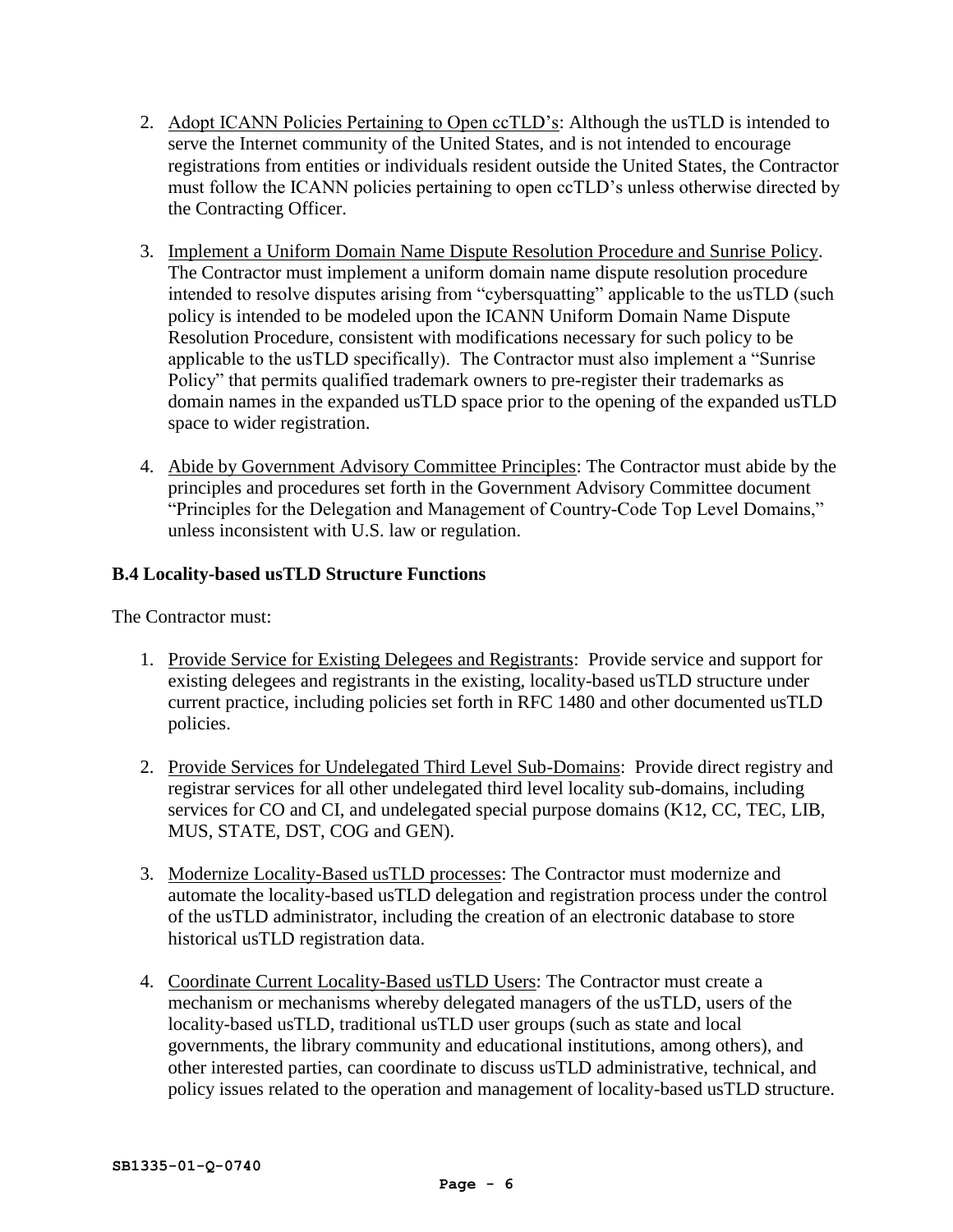- 5. Investigate Compliance with Current Locality-Based usTLD Policies: The Contractor must conduct an investigation (or commission such an investigation) and submit a report to the COTR, within six months after purchase order award, evaluating the compliance of existing sub-domain managers with the requirements of RFC 1480 and other documented usTLD policies. Further, the study should include an evaluation of "locality-squatting" issues, or the practice of registering a locality name without providing a responsive level of service to such locality. Such report must recommend structural, procedural, and policy changes designed to enhance such compliance or improve usTLD registration services and increase the value of the locality-based usTLD structure to local communities. During this evaluation period, the Contractor must not make any additional locality delegations or transfers unless otherwise directed by the Contracting Officer.
- 6. Develop Database of usTLD Delegated Managers: The Contractor must develop a single database for up-to-date and verified contact information for all delegated managers in the usTLD, including to locality-level and functional second level (where delegated) administrators and, where applicable, for all sub-delegations made by such locality-level or second level administrators. Such databases should allow for multiple string and field searching through a free, public, web-based interface, and consist of at least the following elements:
	- A. The name of the delegated manager;
	- B. The IP address of the primary nameserver and secondary nameserver(s) for the delegation;
	- C. The corresponding names of those nameservers;
	- D. The date of delegation;
	- E. The name and postal address of the delegated manager;
	- F. The name, postal address, e-mail address, voice telephone number, and (where available) fax number of the technical contact for the delegated manager;
	- G. The name, postal address, e-mail address, voice telephone number, and (where available) fax number of the administrative contact for the delegated manager; and
	- H. The website or other contact information through which registrations can be accepted under that delegation.
- 7. Develop Registrant WHOIS Database: The Contractor must develop an enhanced searchable WHOIS database that contains, or provides reliable access to, all localitybased usTLD registrants including the registrants of delegated usTLD managers and, where applicable, registrants located under delegated managers' sub-delegations.Such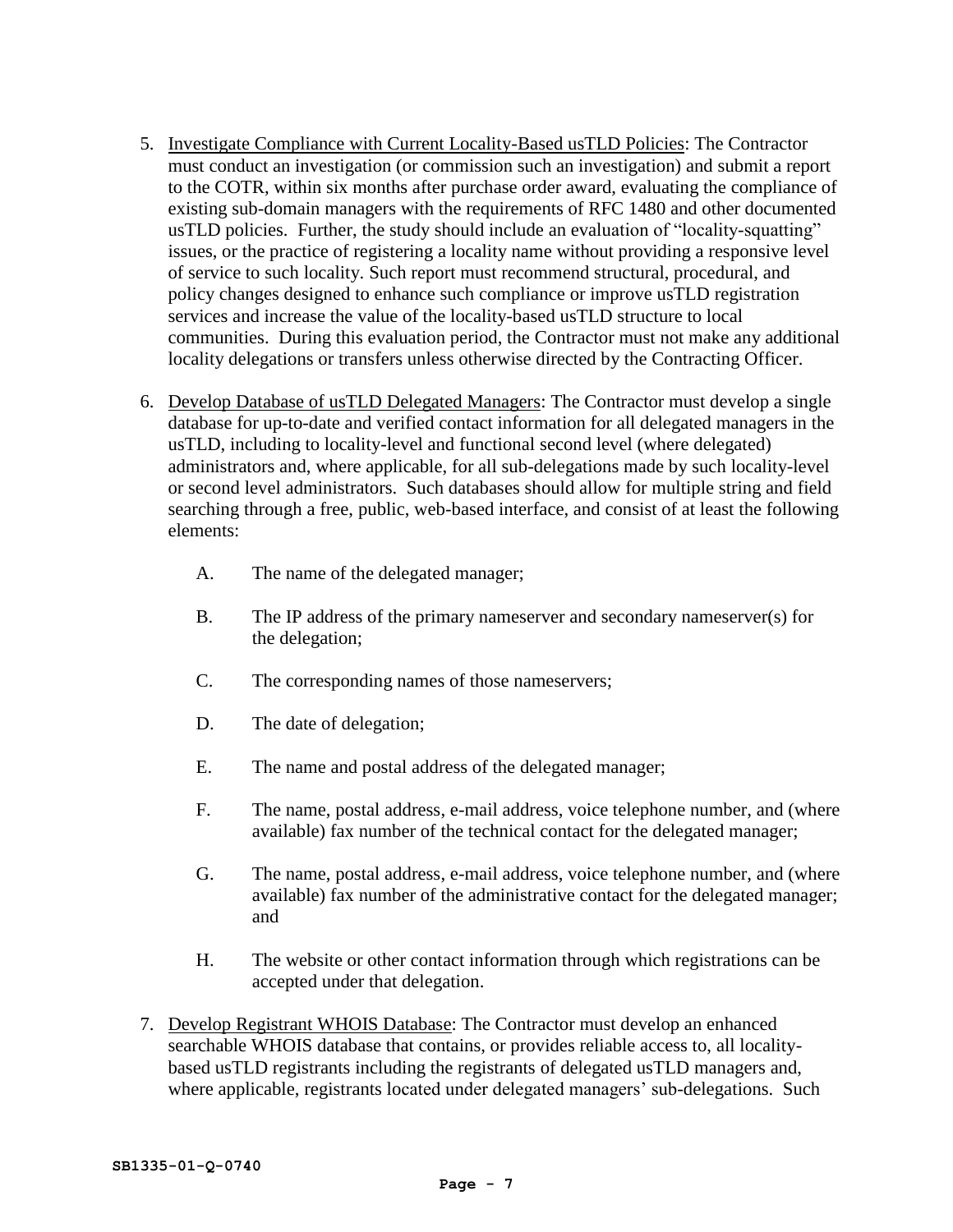WHOIS database must allow for multiple string and field searching through a free, public, web-based interface, and consist of at least the following elements:

- A. The name of the domain registered;
- B. The Internet Protocol (IP) address of the primary nameserver and secondary nameserver(s) for the registered domain name;
- C. The corresponding names of those nameservers;
- D. The identity of the delegated manager under which the name is registered;
- E. The creation date of the registration;
- F. The name and postal address of the domain name holder;
- G. The name, postal address, e-mail address, voice telephone number, and (where available) fax number of the technical contact for the domain name holder; and
- H. The name, postal address, e-mail address, voice telephone number, and (where available) fax number of the administrative contact for the domain name holder.

### **B.5 Expanded usTLD Space Functions**

The Contractor must not act as a registrar in the expanded usTLD space. Presented below is a non-exhaustive list of elements that the Contractor must incorporate into its procedures and policies for the expanded usTLD structure:

- 1. Develop and Implement Shared Registration System: The Contractor must develop and implement a shared registration system whereby qualified competing registrars may register domain names for their customers in the expanded usTLD space (*i.e*., example.us). At a minimum, this proposed shared registration system must allow an unlimited number of accredited/licensed registrars to register domain names in the expanded usTLD; provide equivalent access to the system for all accredited/licensed registrars to register domains and transfer domain name registrations among competing accredited/licensed registrars; update domain name registrations; and provide technical support for accredited/licensed registrars.
- 2. Accreditation of usTLD Registrars: The Contractor must develop and implement a process describing the manner in which registrars in the expanded usTLD space will be accredited to register names in the expanded usTLD.
- 3. Technical Certification of usTLD Registrars: The Contractor must develop and implement a process for technical certification of registrars in the expanded usTLD space.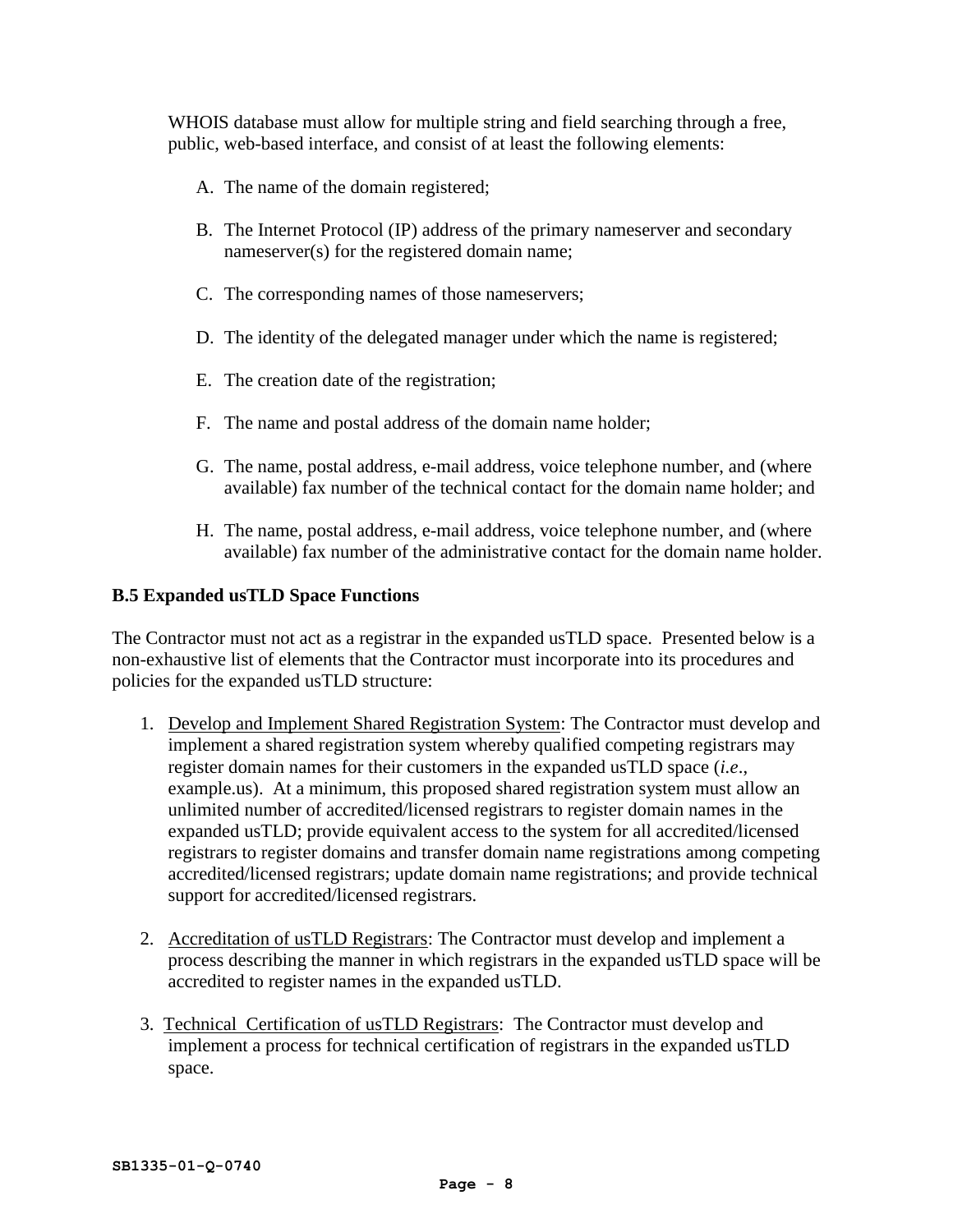- 4. Develop WHOIS Database: The Contractor must develop an enhanced searchable WHOIS database that contains, or provides reliable access to, all expanded usTLD registrations. Such WHOIS database must be operated at the registry level (as opposed to at the level of individual accredited registrars) and allow for multiple string and field searching through a free, public, web-based interface, and consist of at least the following elements:
	- a. The name of the second level domain registered;
	- b. The IP address of the primary nameserver and secondary nameserver(s) for the registered domain name;
	- c. The corresponding names of those nameservers;
	- d. The creation date of the registration;
	- e. The name and postal address of the domain name holder;
	- f. The name, postal address, e-mail address, voice telephone number, and (where available) fax number of the technical contact for the domain name holder; and
	- g. The name, postal address, e-mail address, voice telephone number, and (where available) fax number of the administrative contact for the domain name holder.
- 5. Community Outreach Plan: The Contractor must develop a public outreach mechanism whereby the public space can suggest or recommend additional policies or procedures for the usTLD that may be developed or suggest how existing policy should be modified or updated.

## **C. REPORTING REQUIREMENTS AND DELIVERABLES**

The Contractor must post the following reports on their Internet site in order to facilitate transparency and public access.

### **C.1 Investigational Study (One-Time Report Due Six Months After Purchase Order Award)**

The Contractor must conduct an investigation and submit a written report to the COTR, within six months after purchase order award, evaluating the compliance of existing sub-domain managers with the requirements of RFC 1480 and other documented usTLD policies. Such report must recommend structural, procedural, or policy changes designed to enhance such compliance and increase the value of the locality-based structure to local communities. During this evaluation period, the Contractor must make no additional locality delegations unless otherwise directed by the Contracting Officer.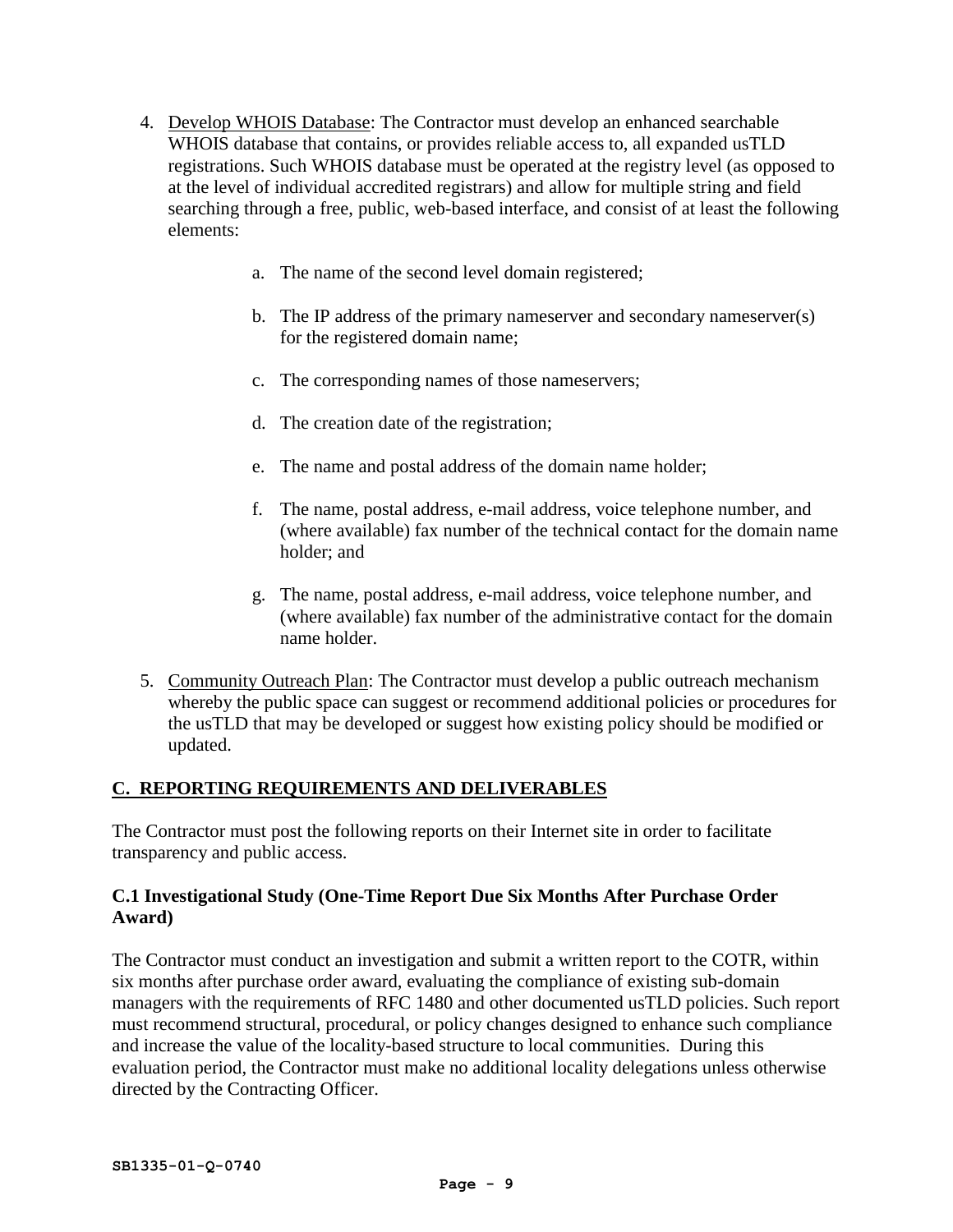### **C.2 Progress Reports**

For the first two years of the purchase order, the Contractor must submit monthly progress reports to the COTR, in writing, detailing the Contractor's progress towards meeting the purchase order SOW requirements. Thereafter, such reports must be provided to the COTR on a quarterly basis.

These reports must indicate the status of all major events, as well as major work performed during the month, including technical status, accomplishments, and complications experienced in fulfilling the SOW requirements, and must be submitted in such detail and form as required by the COTR. Such reports must also provide performance data related to operation of the usTLD including, but not limited to, the following: the total number of registry transactions; the number of new, transferred or deleted registrations in the usTLD (including cumulative registrations over time); the number of delegated managers and changes in delegated managers in the localitybased usTLD space; the number of registrars accredited to register names in the expanded usTLD space, including the operational status of those registrars; and any updates or modifications to the shared registration system made by the Contractor.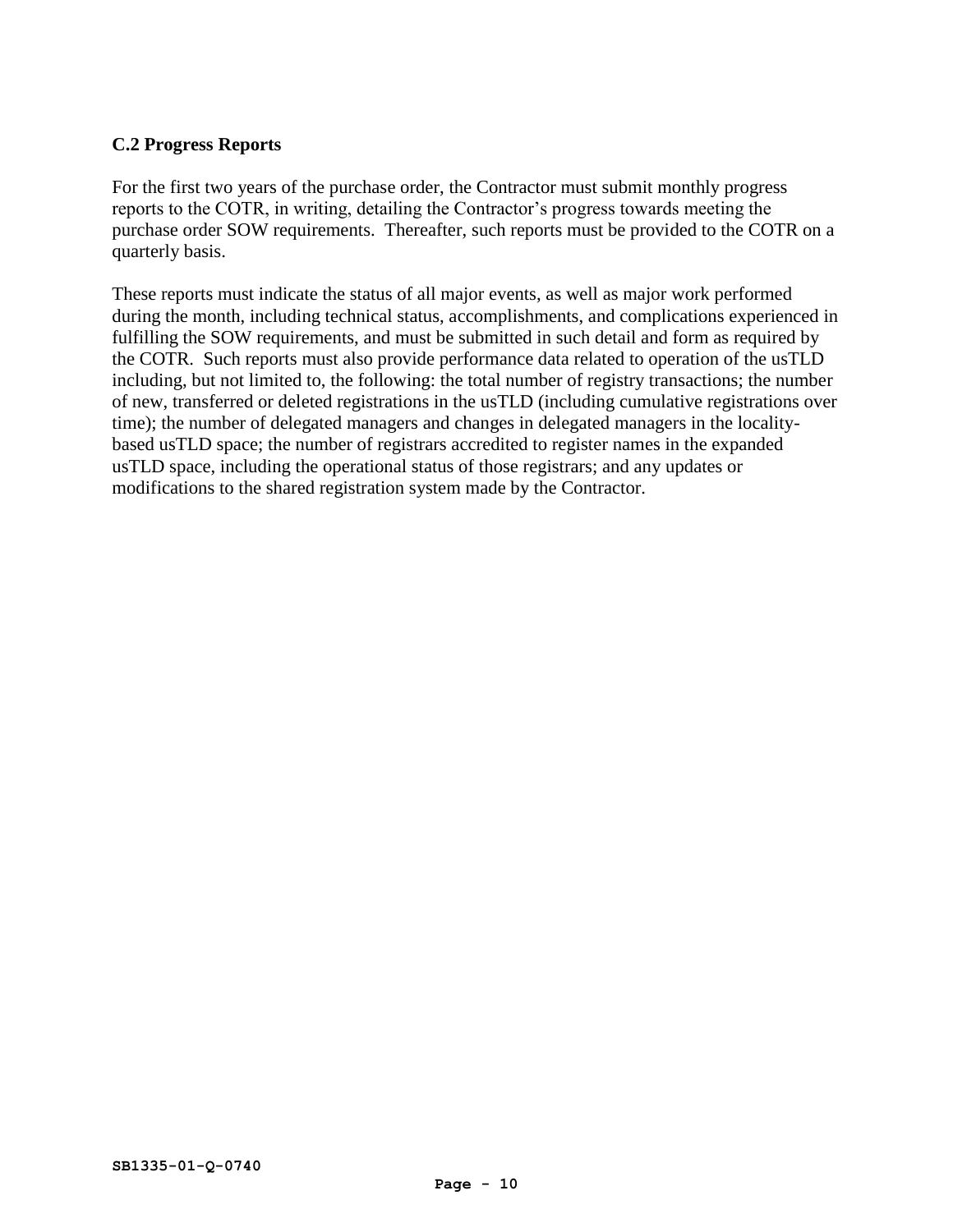#### **CLAUSES AND PROVISIONS**

### **1. 52.203-12 DEV 52.203-12 LIMITATION ON PAYMENTS TO INFLUENCE CERTAIN FEDERAL TRANSACTIONS (DEVIATION NOV 1990) (JUN 1997)**

(a) Definitions.

"Agency," as used in this clause, means executive agency as defined in 2.101.

 ―Covered Federal action,‖ as used in this clause, means any of the following Federal actions:

(1) The awarding of any Federal contract;

(2) The making of any Federal grant;

(3) The making of any Federal loan;

(4) The entering into of any cooperative agreement; and,

 (5) The extension, continuation, renewal, amendment, or modification of any Federal contract, grant, loan, or cooperative agreement.

"Indian tribe" and "tribal organization," as used in this clause, have the meaning provided in section 4 of the Indian Self-Determination and Education Assistance Act (25 U.S.C. 450B) and include Alaskan Natives.

"Influencing or attempting to influence," as used in this clause, means making, with the intent to influence, any communication to or appearance before an officer or employee of any agency, a Member of Congress, an officer or employee of Congress, or an employee of a Member of Congress in connection with any covered Federal action.

 ―Local government,‖ as used in this clause, means a unit of government in a State and, if chartered, established, or otherwise recognized by a State for the performance of a governmental duty, including a local public authority, a special district, an intrastate district, a council of governments, a sponsor group representative organization, and any other instrumentality of a local government.

 ―Officer or employee of an agency,‖ as used in this clause, includes the following individuals who are employed by an agency:

 (1) An individual who is appointed to a position in the Government under title 5, United States Code, including a position under a temporary appointment.

 (2) A member of the uniformed services as defined in subsection 101(3), title 37, United States Code.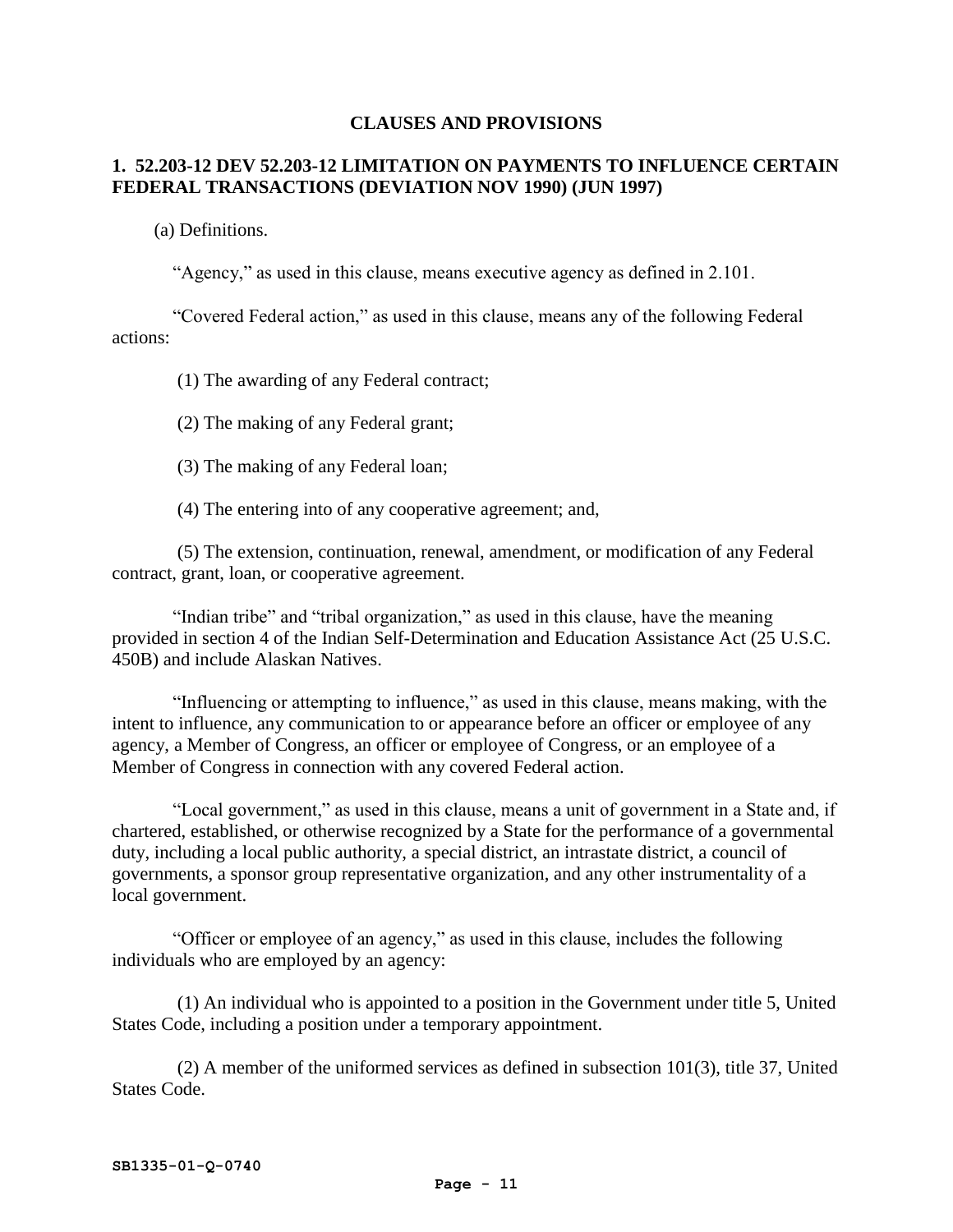(3) A special Government employee, as defined in section 202, title 18, United States Code.

 (4) An individual who is a member of a Federal advisory committee, as defined by the Federal Advisory Committee Act, title 5, United States Code, appendix 2.

"Person," as used in this clause, means an individual, corporation, company, association, authority, firm, partnership, society, State, and local government, regardless of whether such entity is operated for profit or not for profit. This term excludes an Indian tribe, tribal organization, or any other Indian organization with respect to expenditures specifically permitted by other Federal law.

"Reasonable compensation," as used this clause, means, with respect to a regularly employed officer or employee of any person, compensation that is consistent with the normal compensation for such officer or employee for work that is not furnished to, not funded by, or not furnished in cooperation with the Federal Government.

"Reasonable payment," as used this clause, means, with respect to professional and other technical services, a payment in an amount that is consistent with the amount normally paid for such services in the private sector.

"Recipient," as used in this clause, includes the Contractor and all subcontractors. This term excludes an Indian tribe, tribal organization, or any other Indian organization with respect to expenditures specifically permitted by other Federal law.

 ―Regularly employed,‖ as used in this clause, means, with respect to an officer or employee of a person requesting or receiving a Federal contract, an officer or employee who is employed by such person for at least 130 working days within 1 year immediately preceding the date of the submission that initiates agency consideration of such person for receipt of such contract. An officer or employee who is employed by such person for less than 130 working days within 1 year immediately preceding the date of the submission that initiates agency consideration of such person must be considered to be regularly employed as soon as he or she is employed by such person for 130 working days.

"State," as used in this clause, means a State of the United States, the District of Columbia, the Commonwealth of Puerto Rico, a territory or possession of the United States, an agency or instrumentality of a State, and multi-State, regional, or interstate entity having governmental duties and powers.

#### (b) Prohibitions.

 (1) Section 1352 of title 31, United States Code, among other things, prohibits a recipient of a Federal contract, grant, loan, or cooperative agreement from using appropriated funds to pay any person for influencing or attempting to influence an officer or employee of any agency, a Member of Congress, an officer or employee of Congress, or an employee of a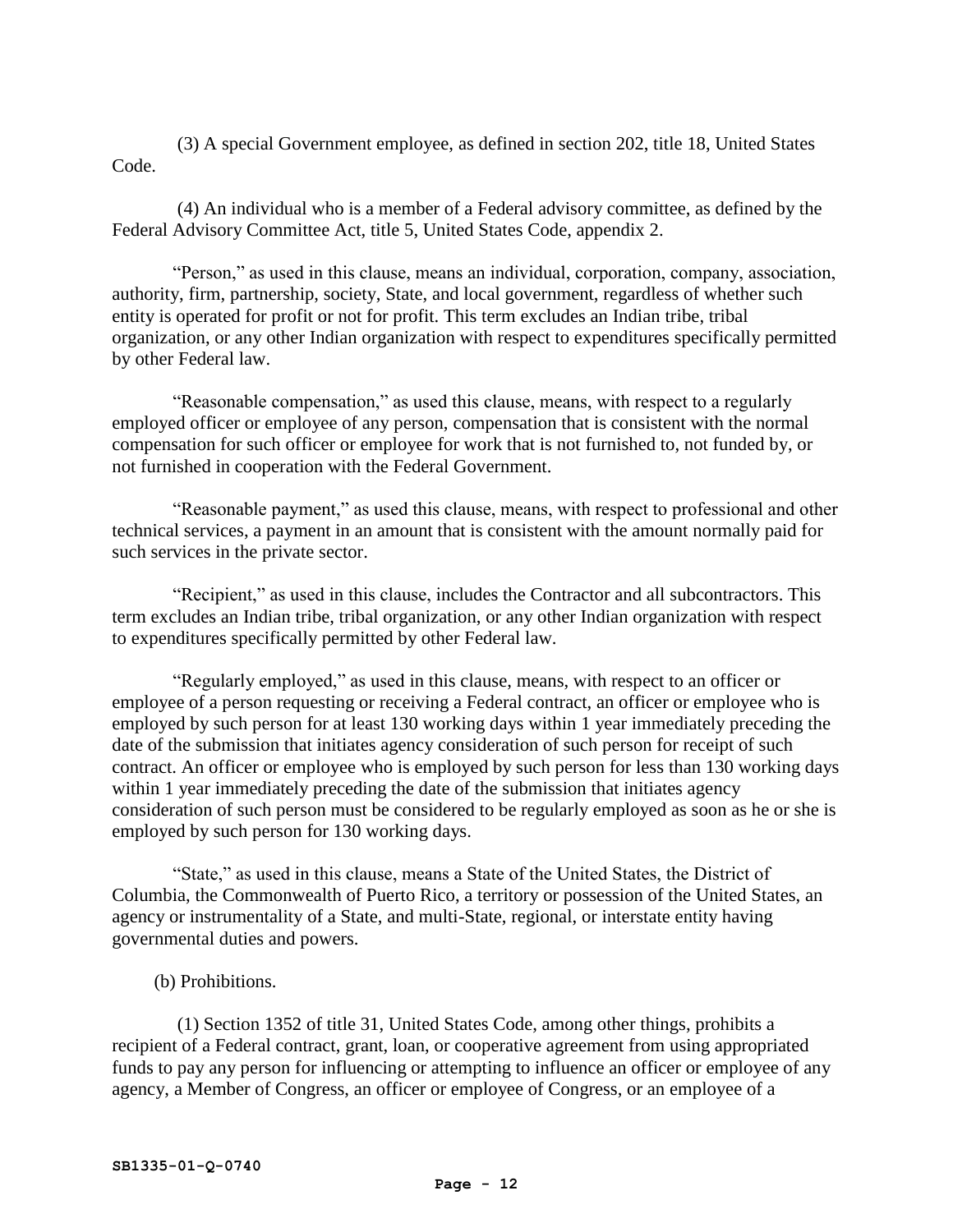Member of Congress in connection with any of the following covered Federal actions: the awarding of any Federal contract; the making of any Federal grant; the making of any Federal loan; the entering into of any cooperative agreement; or the modification of any Federal contract, grant, loan, or cooperative agreement.

 (2) The Act also requires Contractors to furnish a disclosure if any funds other than Federal appropriated funds (including profit or fee received under a covered Federal transaction) have been paid, or will be paid, to any person for influencing or attempting to influence an officer or employee of any agency, a Member of Congress, an officer or employee of Congress, or an employee of a Member of Congress in connection with a Federal contract, grant, loan, or cooperative agreement.

(3) The prohibitions of the Act do not apply under the following conditions:

(i) Agency and legislative liaison by own employees.

(A) The prohibition on the use of appropriated funds, in subparagraph  $(b)(1)$  of this clause, does not apply in the case of a payment of reasonable compensation made to an officer or employee of a person requesting or receiving a covered Federal action if the payment is for agency and legislative liaison activities not directly related to a covered Federal action.

(B) For purposes of subdivision  $(b)(3)(i)(A)$  of this clause, providing any information specifically requested by an agency or Congress is permitted at any time.

 (C) The following agency and legislative liaison activities are permitted at any time where they are not related to a specific solicitation for any covered Federal action:

 (1) Discussing with an agency the qualities and characteristics (including individual demonstrations) of the person's products or services, conditions or terms of sale, and service capabilities.

 (2) Technical discussions and other activities regarding the application or adaptation of the person's products or services for an agency's use.

 (D) The following agency and legislative liaison activities are permitted where they are prior to formal solicitation of any covered Federal action--

 (1) Providing any information not specifically requested but necessary for an agency to make an informed decision about initiation of a covered Federal action;

 (2) Technical discussions regarding the preparation of an unsolicited proposal prior to its official submission; and

 (3) Capability presentations by persons seeking awards from an agency pursuant to the provisions of the Small Business Act, as amended by Pub. L. 95-507, and subsequent amendments.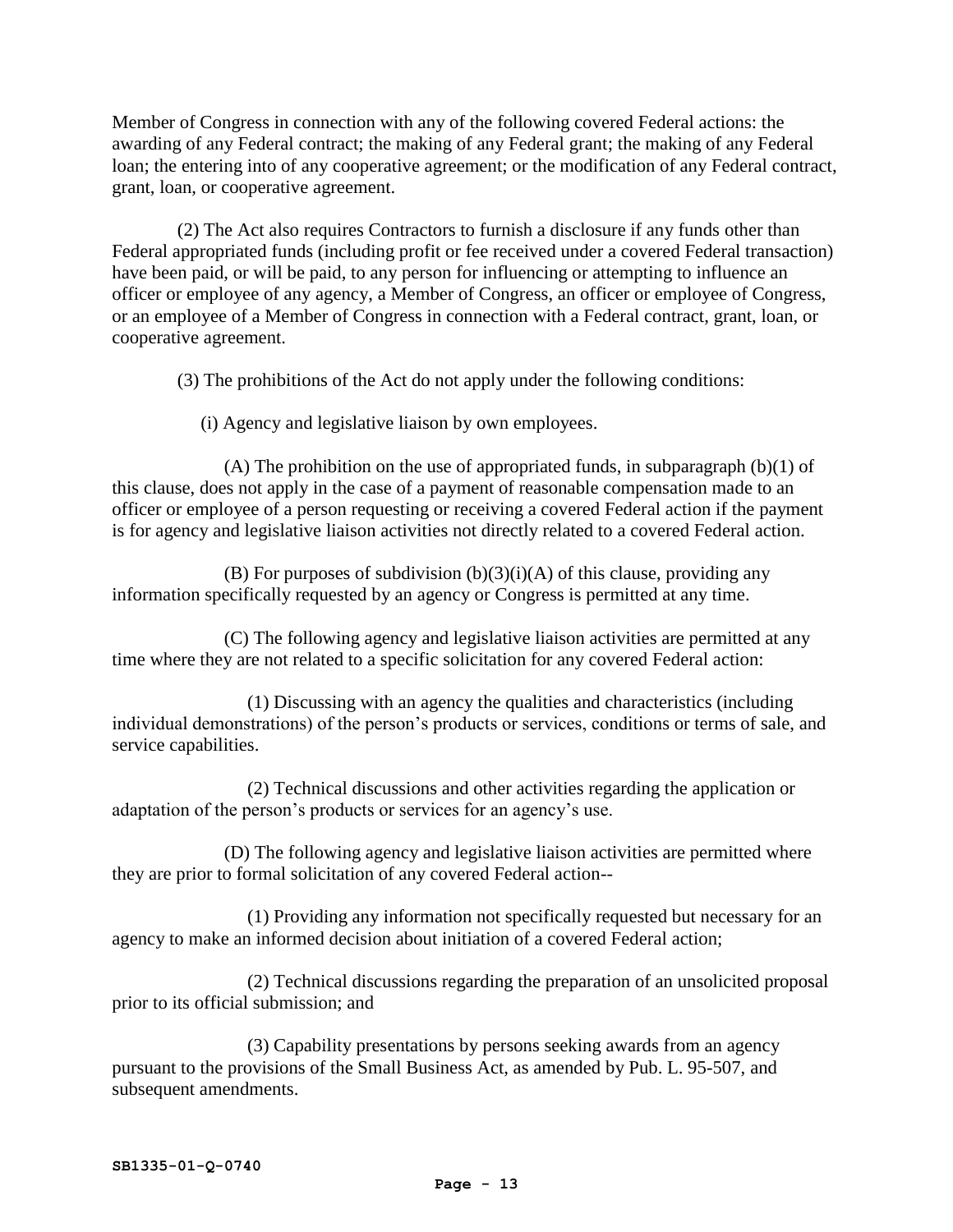(E) Only those services expressly authorized by subdivision  $(b)(3)(i)(A)$  of this clause are permitted under this clause.

(ii) Professional and technical services.

(A) The prohibition on the use of appropriated funds, in subparagraph  $(b)(1)$  of this clause, does not apply in the case of--

 (1) A payment of reasonable compensation made to an officer or employee of a person requesting or receiving a covered Federal action or an extension, continuation, renewal, amendment, or modification of a covered Federal action, if payment is for professional or technical services rendered directly in the preparation, submission, or negotiation of any bid, proposal, or application for that Federal action or for meeting requirements imposed by or pursuant to law as a condition for receiving that Federal action.

 (2) Any reasonable payment to a person, other than an officer or employee of a person requesting or receiving a covered Federal action or any extension, continuation, renewal, amendment, or modification of a covered Federal action if the payment is for professional or technical services rendered directly in the preparation, submission, or negotiation of any bid, proposal, or application for that Federal action or for meeting requirements imposed by or pursuant to law as a condition for receiving that Federal action. Persons other than officers or employees of a person requesting or receiving a covered Federal action include consultants and trade associations.

(B) For purposes of subdivision  $(b)(3)(ii)(A)$  of this clause, "professional and technical services" must be limited to advice and analysis directly applying any professional or technical discipline. For example, drafting of a legal document accompanying a bid or proposal by a lawyer is allowable. Similarly, technical advice provided by an engineer on the performance or operational capability of a piece of equipment rendered directly in the negotiation of a contract is allowable. However, communications with the intent to influence made by a professional (such as a licensed lawyer) or a technical person (such as a licensed accountant) are not allowable under this section unless they provide advice and analysis directly applying their professional or technical expertise and unless the advice or analysis is rendered directly and solely in the preparation, submission or negotiation of a covered Federal action. Thus, for example, communications with the intent to influence made by a lawyer that do not provide legal advice or analysis directly and solely related to the legal aspects of his or her client's proposal, but generally advocate one proposal over another are not allowable under this section because the lawyer is not providing professional legal services. Similarly, communications with the intent to influence made by an engineer providing an engineering analysis prior to the preparation or submission of a bid or proposal are not allowable under this section since the engineer is providing technical services but not directly in the preparation, submission or negotiation of a covered Federal action.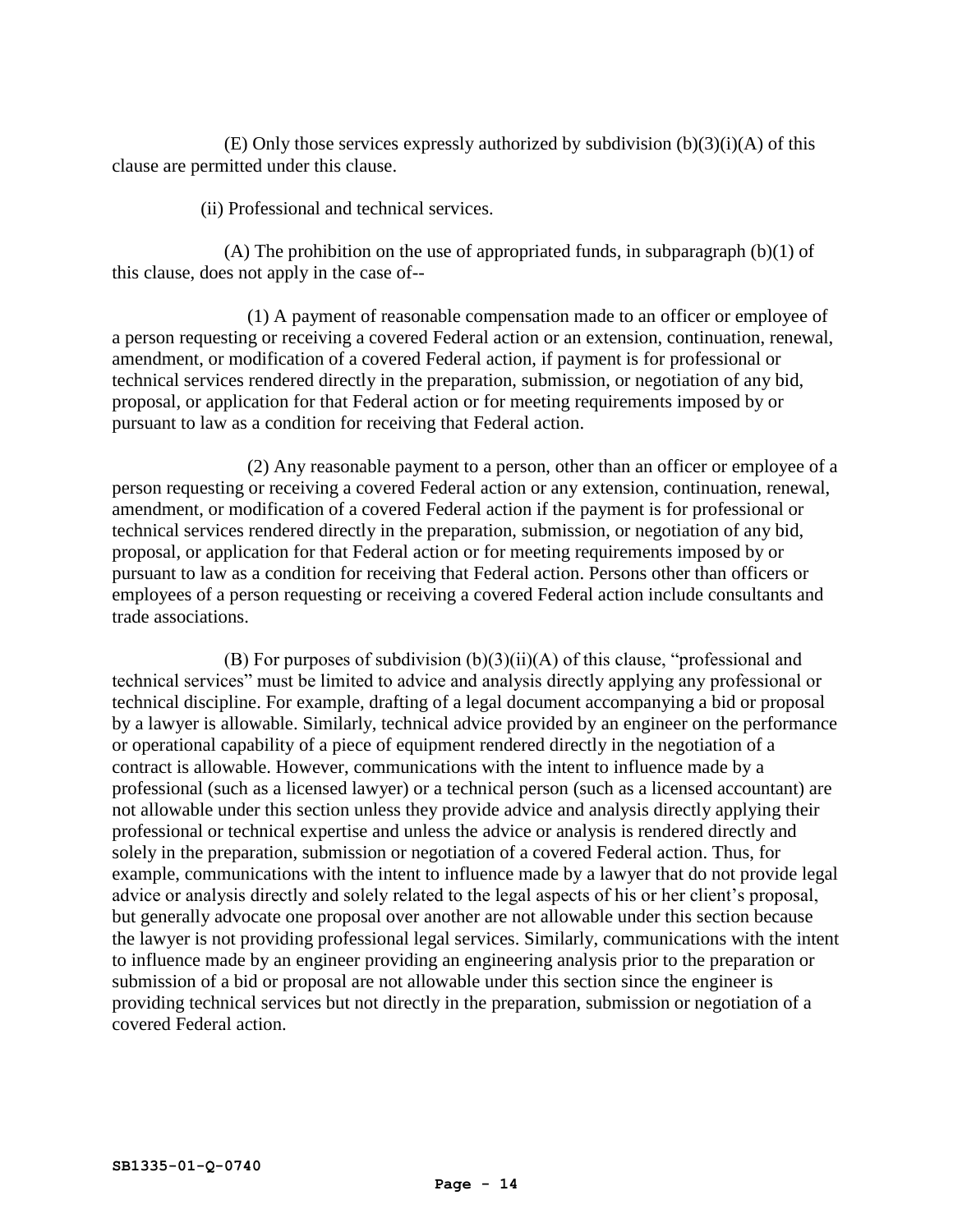(C) Requirements imposed by or pursuant to law as a condition for receiving a covered Federal award include those required by law or regulation and any other requirements in the actual award documents.

(D) Only those services expressly authorized by subdivisions  $(b)(3)(ii)(A)(1)$  and (2) of this clause are permitted under this clause.

 (E) The reporting requirements of FAR 3.803(a) must not apply with respect to payments of reasonable compensation made to regularly employed officers or employees of a person.

 (iii) Selling activities by independent sales representatives. The prohibition on the use of appropriated funds, in subparagraph (b)(1) of this clause, does not apply to the following sales activities before an agency by independent sales representatives, provided such activities are prior to formal solicitation by an agency and are specifically limited to the merits of the matter;

 (A) Discussing with an agency (including individual demonstrations) the qualities and characteristics of the person's products or services, conditions or terms of sale, and service capabilities; and

 (B) Technical discussions and other activities regarding the application or adoption of the person's products or services for an agency's use. (c) Disclosure.

 (1) The Contractor who requests or receives from an agency a Federal contract must file with that agency a disclosure form, OMB standard form LLL, Disclosure of Lobbying Activities, if such person has made or has agreed to make any payment using nonappropriated funds (to include profits from any covered Federal action), which would be prohibited under subparagraph (b)(1) of this clause, if paid for with appropriated funds.

 (2) The Contractor must file a disclosure form at the end of each calendar quarter in which there occurs any event that materially affects the accuracy of the information contained in any disclosure form previously filed by such person under subparagraph (c)(1) of this clause. An event that materially affects the accuracy of the information reported includes--

 (i) A cumulative increase of \$25,000 or more in the amount paid or expected to be paid for influencing or attempting to influence a covered Federal action; or

 (ii) A change in the person(s) or individual(s) influencing or attempting to influence a covered Federal action; or

 (iii) A change in the officer(s), employee(s), or Member(s) contacted to influence or attempt to influence a covered Federal action.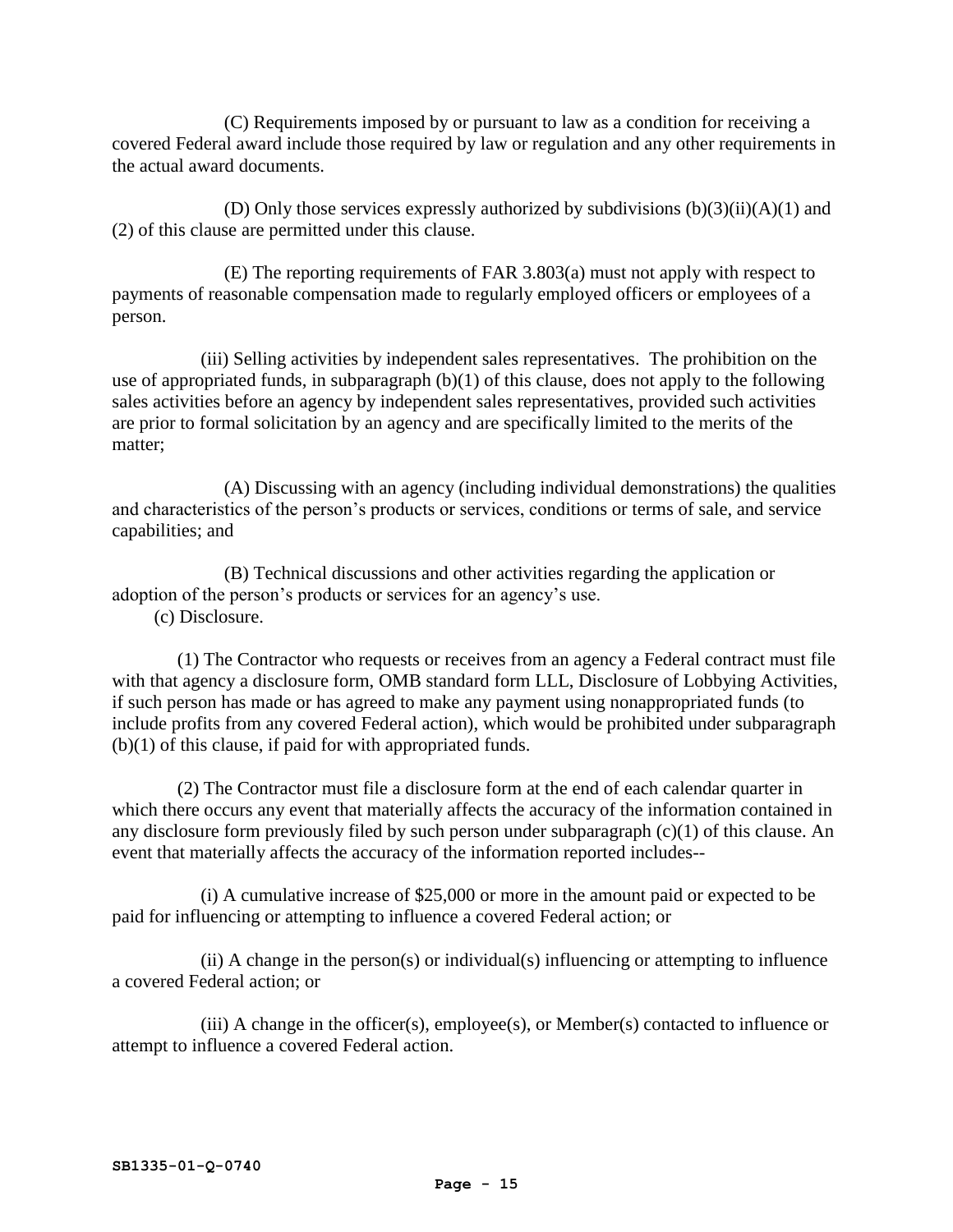(3) The Contractor must require the submittal of a certification, and if required, a disclosure form by any person who requests or received any subcontract exceeding \$100,000 under the Federal contract.

 (4) All subcontractor disclosure forms (but not certifications) must be forwarded from tier to tier until received by the prime Contractor. The prime Contractor must submit all disclosures to the Contracting Officer at the end of the calendar quarter in which the disclosure form is submitted by the subcontractor. Each subcontractor certification must be retained in the subcontract file of the awarding Contractor.

(d) Agreement. The Contractor agrees not to make any payment prohibited by this clause.

(e) Penalties.

 (1) Any person who makes an expenditure prohibited under paragraph (a) of this clause or who fails to file or amend the disclosure form to be filed or amended by paragraph (b) of this clause must be subject to civil penalties as provided for by 31 U.S.C. 1352. An imposition of a civil penalty does not prevent the Government from seeking any other remedy that may be applicable.

 (2) Contractors may rely without liability on the representation made by their subcontractors in the certification and disclosure form.

 (f) Cost allowability. Nothing in this clause makes allowable or reasonable any costs which would otherwise be unallowable or unreasonable. Conversely, costs made specifically unallowable by the requirements in this clause will not be made allowable under any other provision.

#### **2. 52.204-6 DATA UNIVERSAL NUMBERING SYSTEM (DUNS) NUMBER (JUNE 1999)**

(a) The offeror shall enter, in the block with its name and address on the cover page of its offer, the annotation "DUNS" followed by the DUNS number that identifies the offeror's name and address exactly as stated in the offer. The DUNS number is a nine-digit number assigned by Dun and Bradstreet Information Services.

(b) If the offeror does not have a DUNS number, it should contact Dun and Bradstreet directly to obtain one. A DUNS number will be provided immediately by telephone at no charge to the offeror. For information on obtaining a DUNS number, the offeror, if located within the United States, should call Dun and Bradstreet at 1-800-333-0505. The offeror should be prepared to provide the following information:

- (1) Company name.
- (2) Company address.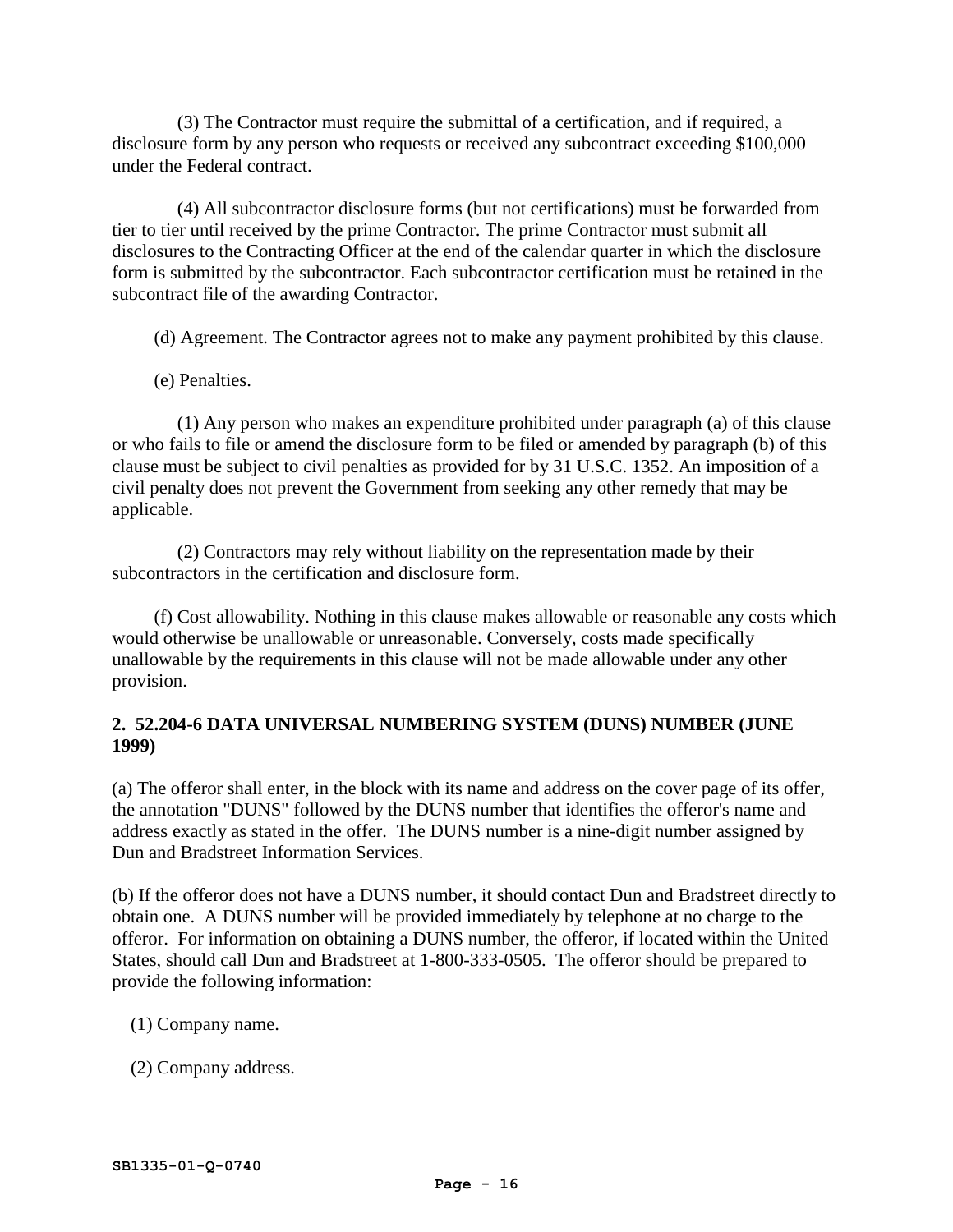(3) Company telephone number.

- (4) Line of business.
- (5) Chief executive officer/key manager.
- (6) Date the company was started.
- (7) Number of people employed by the company.
- (8) Company affiliation.

 (c) Offerors located outside the United States may obtain the location and phone number of the local Dun and Bradstreet Information Services office from the Internet Home Page at [http://www.customerservice@dnb.com](http://www.customerservice@dnb.com/)

If an offeror is unable to locate a local service center, it may send an e-mail to Dun and Bradstreet at [globalinfo@mail.dnb.com](mailto:globalinfo@mail.dnb.com)

(End of provision)

## **3. 52.213-4 TERMS AND CONDITIONS--SIMPLIFIED ACQUISITIONS (OTHER THAN COMMERCIAL ITEMS) (MAR 2001)**

 (a) The Contractor shall comply with the following Federal Acquisition Regulation (FAR) clauses that are incorporated by reference:

(1) The clauses listed below implement provisions of law or Executive order:

(i) 52.222-3, Convict Labor (AUG 1996) (E.O. 11755).

 (ii) 52.225-13, Restrictions on Certain Foreign Purchases (July 2000)(E.O.'s 12722, 12724, 13059, 13067, 13121, and 13129).

(iii) 52.233-3, Protest After Award (AUG 1996) (31 U.S.C. 3553).

(2) Listed below are additional clauses that apply:

(i) 52.232-1, Payments (APR 1984).

(ii) 52.232-8, Discounts for Prompt Payment (MAY 1997).

(iii) 52.232-11, Extras (APR 1984).

(iv) 52.232-25, Prompt Payment (JUN 1997).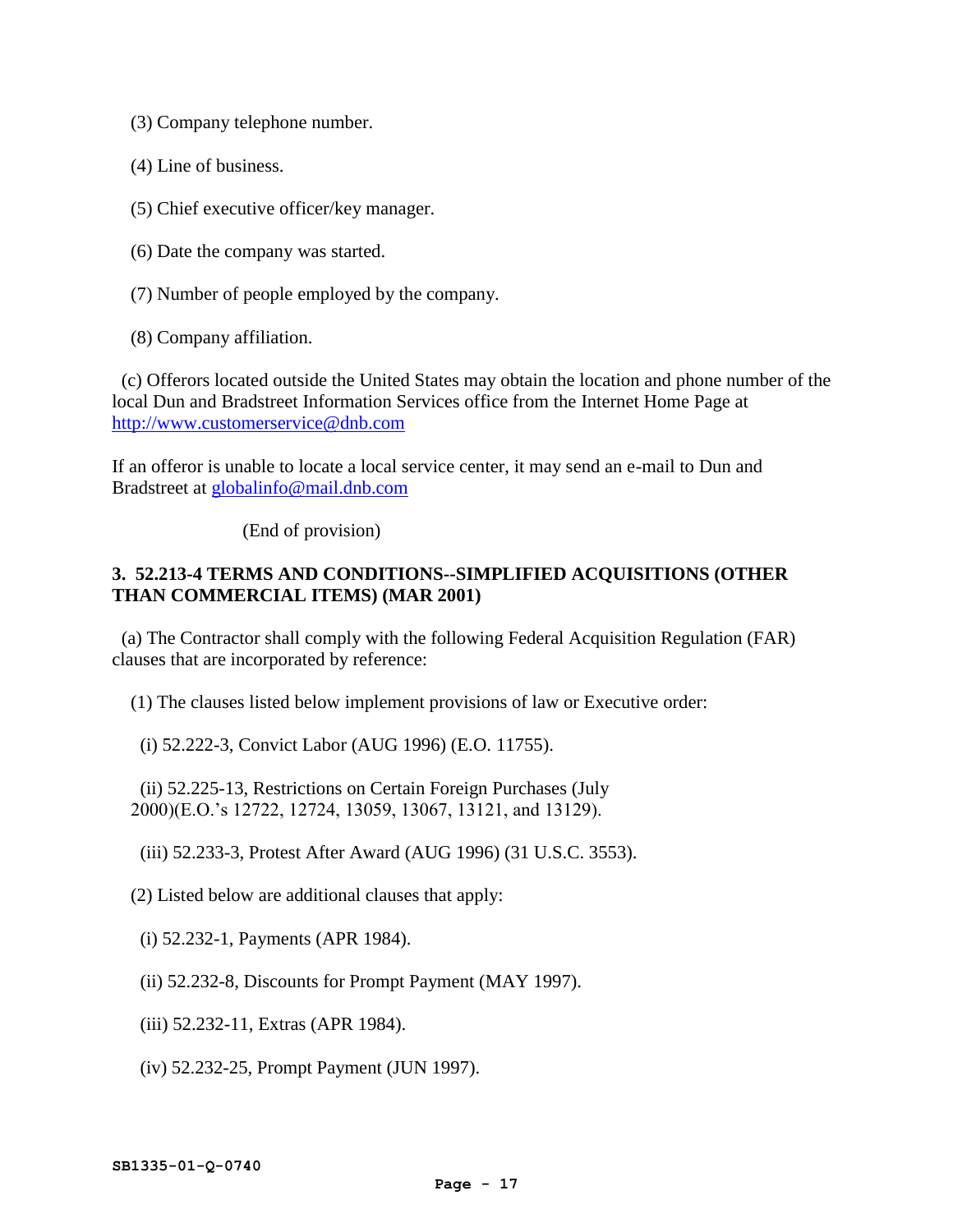(v) 52.233-1, Disputes (DEC 1998).

 (vi) 52.244-6, Subcontracts for Commercial Items and Commercial Components (MAR 2001).

(viii) 52.253-1, Computer Generated Forms (JAN 1991).

 (b) The Contractor shall comply with the following FAR clauses, incorporated by reference, unless the circumstances do not apply:

(1) The clauses listed below implement provisions of law or Executive order:

 (i) 52.222-20, Walsh-Healey Public Contracts Act (DEC 1996) (41 U.S.C. 35-45) (Applies to supply contracts over \$10,000 in the United States).

 (ii) 52.222-26, Equal Opportunity (FEB 1999) (E.O. 11246) (Applies to contracts over \$10,000).

 (iii) 52.222-35, Affirmative Action for Disabled Veterans and Veterans of the Vietnam Era (APR 1998) (38 U.S.C. 4212) (Applies to contracts over \$10,000).

 (iv) 52.222-36, Affirmative Action for Workers with Disabilities (JUN 1998) (29 U.S.C. 793) (Applies to contracts over \$10,000).

 (v) 52.222-37, Employment Reports on Disabled Veterans and Veterans of the Vietnam Era (JAN 1999) (38 U.S.C. 4212) (Applies to contracts over \$10,000).

 (vi) 52.222-41, Service Contract Act of 1965, As Amended (MAY 1989) (41 U.S.C. 351, et seq.) (Applies to service contracts over \$2,500).

 (vii) 52.222-19, Child Labor--Cooperation with Authorities and Remedies (JAN 2001) (E.O. 13126). (Applies to contracts for supplies exceeding the micro-purchase threshold.)

 (viii) 52.223-5, Pollution Prevention and Right-to-Know Information (APR 1998) (E.O. 12856) (Applies to services performed on Federal facilities).

 (ix) 52.225-1, Buy American Act--Balance of Payments Program--Supplies (FEB 2000) (41 U.S.C. 10a - 10d) (Applies to contracts for supplies, and to contracts for services involving the furnishing of supplies, for use within the United States if the value of the supply contract or supply portion of a service contract exceeds the micro-purchase threshold and the acquisition--

(A) Is set aside for small business concerns; or

 (B) Cannot be set aside for small business concerns (19.502-2), and does not exceed \$25,000).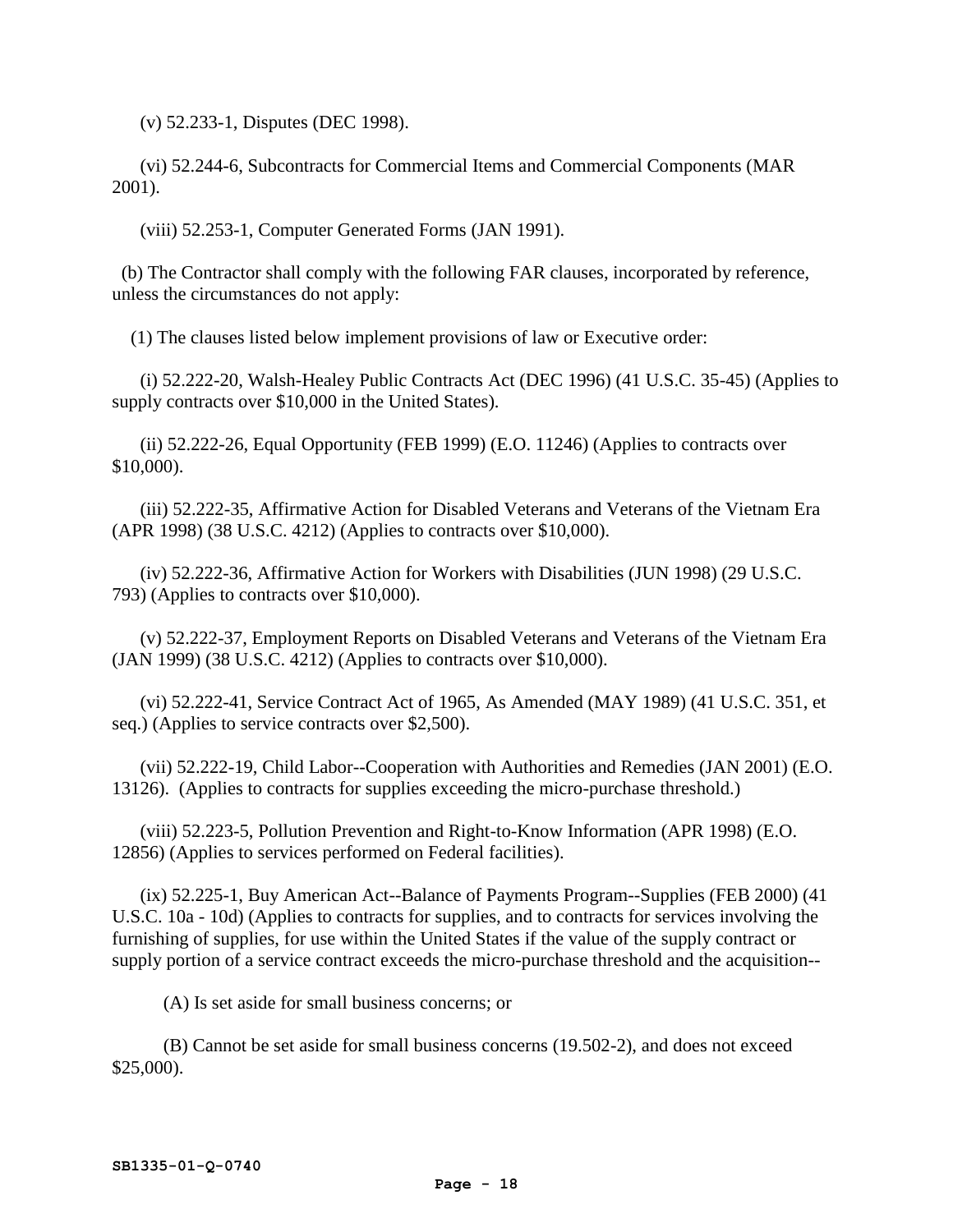(x) 52.232-33, Payment by Electronic Funds Transfer—Central Contractor Registration (May 1999). (Applies when the payment will be made by electronic funds transfer (EFT) and the payment office uses the Central Contractor Registration (CCR) database as its source of EFT information.)

 (xi) 52.232-34, Payment by Electronic Funds Transfer—Other than Central Contractor Registration (May 1999). (Applies when the payment will be made by EFT and the payment office does not use the CCR database as its source of EFT information.)

 (xii) 52.247-64, Preference for Privately Owned U.S.-Flag Commercial Vessels (June 2000) (46 U.S.C. 1241). (Applies to supplies transported by ocean vessels.)

(2) Listed below are additional clauses that may apply:

 (i) 52.209-6, Protecting the Government's Interest When Subcontracting with Contractors Debarred, Suspended, or Proposed for Debarment (JULY 1995) (Applies to contracts over \$25,000).

(ii) 52.211-17, Delivery of Excess Quantities (SEPT 1989) (Applies to fixed-price supplies).

(iii) 52.247-29, F.o.b. Origin (JUN 1988) (Applies to supplies if delivery is f.o.b. origin).

 (iv) 52.247-34, F.o.b. Destination (NOV 1991) (Applies to supplies if delivery is f.o.b. destination).

 (c) FAR 52.252-2, Clauses Incorporated by Reference (FEB 1998). This contract incorporates one or more clauses by reference, with the same force and effect as if they were taken in full text. Upon request, the Contracting Officer will make their full text available. Also, the full text of a clause may be accessed electronically at this/these address(es):<http://www.arnet.gov/far>

 (d) Inspection/Acceptance. The Contractor shall tender for acceptance only those items that conform to the requirements of this contract. The Government reserves the right to inspect or test any supplies or services that have been tendered for acceptance. The Government may require repair or replacement of nonconforming supplies or reperformance of nonconforming services at no increase in contract price. The Government must exercise its postacceptance rights—

 (1) Within a reasonable period of time after the defect was discovered or should have been discovered; and

 (2) Before any substantial change occurs in the condition of the item, unless the change is due to the defect in the item.

 (e) Excusable delays. The Contractor shall be liable for default unless nonperformance is caused by an occurrence beyond the reasonable control of the Contractor and without its fault or negligence, such as acts of God or the public enemy, acts of the Government in either its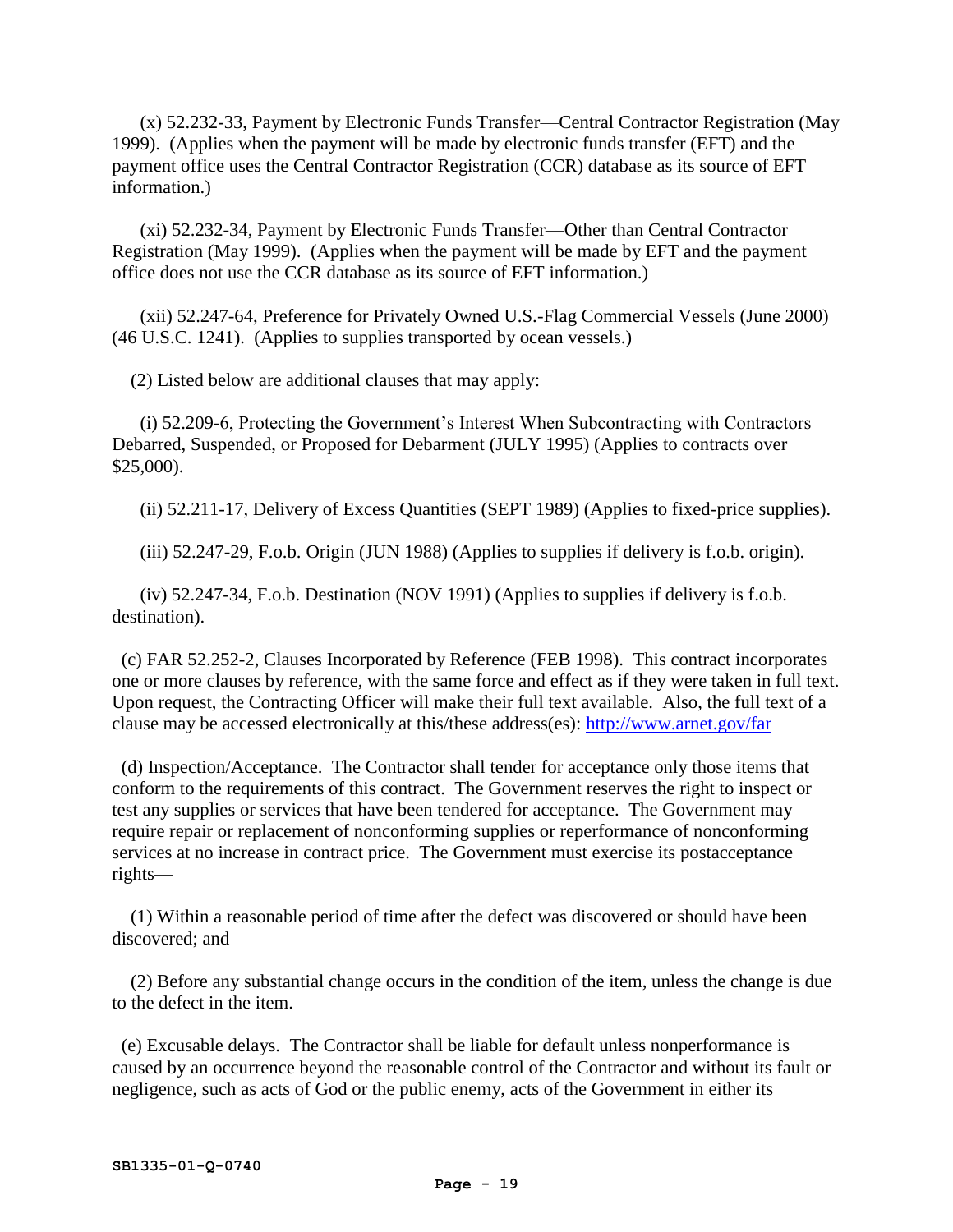sovereign or contractual capacity, fires, floods, epidemics, quarantine restrictions, strikes, unusually severe weather, and delays of common carriers. The Contractor shall notify the Contracting Officer in writing as soon as it is reasonably possible after the commencement of any excusable delay, setting forth the full particulars in connection therewith, shall remedy such occurrence with all reasonable dispatch, and shall promptly give written notice to the Contracting Officer of the cessation of such occurrence.

 (f) Termination for the Government's convenience. The Government reserves the right to terminate this contract, or any part hereof, for its sole convenience. In the event of such termination, the Contractor shall immediately stop all work hereunder and shall immediately cause any and all of its suppliers and subcontractors to cease work. Subject to the terms of this contract, the Contractor shall be paid a percentage of the contract price reflecting the percentage of the work performed prior to the notice of termination, plus reasonable charges that the Contractor can demonstrate to the satisfaction of the Government, using its standard record keeping system, have resulted from the termination. The Contractor shall not be required to comply with the cost accounting standards or contract cost principles for this purpose. This paragraph does not give the Government any right to audit the Contractor's records. The Contractor shall not be paid for any work performed or costs incurred that reasonably could have been avoided.

 (g) Termination for cause. The Government may terminate this contract, or any part hereof, for cause in the event of any default by the Contractor, or if the Contractor fails to comply with any contract terms and conditions, or fails to provide the Government, upon request, with adequate assurances of future performance. In the event of termination for cause, the Government shall not be liable to the Contractor for any amount for supplies or services not accepted, and the Contractor shall be liable to the Government for any and all rights and remedies provided by law. If it is determined that the Government improperly terminated this contract for default, such termination shall be deemed a termination for convenience.

 (h) Warranty. The Contractor warrants and implies that the items delivered hereunder are merchantable and fit for use for the particular purpose described in this contract.

(End of clause)

## **4. 52.217-9 OPTION TO EXTEND THE TERM OF THE CONTRACT (MAR 2000)**

 (a) The Government may extend the term of this contract by written notice to the Contractor within sixty (60) days of expiration of the then-current contract period, provided that the Government gives the Contractor a preliminary written notice of its intent to extend at least sixty (60) days before the contract expires. The preliminary notice does not commit the Government to an extension.

 (b) If the Government exercises this option, the extended contract shall be considered to include this option clause.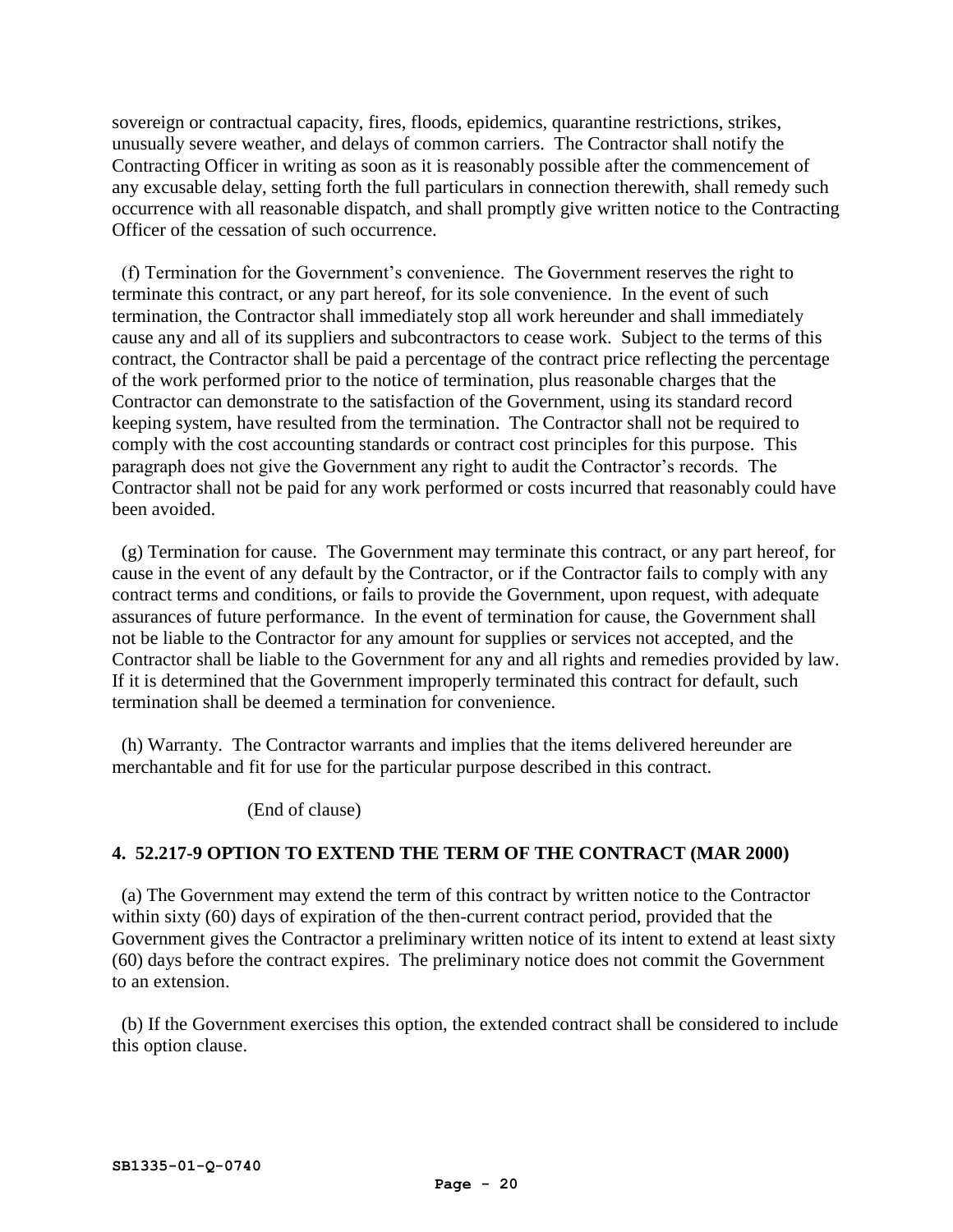(c) The total duration of this contract, including the exercise of any options under this clause, shall not exceed six (6) years.

(End of clause)

### **5. 52.227-17 RIGHTS IN DATA—SPECIAL WORKS (JUN 1987)** (Reference 27.409(h))

### **6. 1352.233-70 HARMLESS FROM LIABILITY (MARCH 2000)**

The Contractor shall hold and save the Government, its officers, agents, and employees harmless from liability of any nature or kind, including costs and expenses to which they may be subject, for or on account of any or all suits or damages of any character whatsoever resulting from injuries or damages sustained by any person or persons or property by virtue of performance of this contract, arising or resulting in whole or in part from the fault, negligence, wrongful act or wrongful omission of the contractor, or any subcontractor, their employees, and agents.

### **7. 1352.233-71 SERVICE OF PROTESTS (MARCH 2000)**

An agency protest may be filed with either (1) the Contracting Officer, or (2) at a level above the Contracting Officer, with the agency Protest Decision Authority. See 64 Fed. Reg. 16,651 (April 6, 1999) (Internet site:<http://oamweb.osec.doc.gov/conops/reflib/alp1296.htm> ) for the procedures for filing agency protests at the level above the Contracting Officer (with the Protest Decision Authority). Agency protests filed with the Contracting Officer shall be sent to the following address:

ATTN JOSEPH L. WIDDUP, CONTRACTING OFFICER U S DEPT OF COMMERCE NATIONAL INSTITUTE OF STANDARDS AND TECHNOLOGY 100 BUREAU DRIVE STOP 3571 BUILDING 301 ROOM B129 GAITHERSBURG MD 20899-3571 PHONE: (301) 975-6324 FAX: (301) 975-8884 EMAIL: [Joseph.Widdup@nist.gov](mailto:Joseph.Widdup@nist.gov)

If a protest is filed with either the Protest Decision Authority, or with the General Accounting Office (GAO), a complete copy of the protest (including all attachments) shall be served upon both the Contracting Officer and Contract Law Division of the Office of the General Counsel within one day of filing with the Protest Decision Authority or with GAO. Service upon the Contract Law Division shall be made, as follows:

ATTN JERRY WALZ, ESQ U S DEPT OF COMMERCE OFFICE OF THE GENERAL COUNSEL CONTRACT LAW DIVISION--RM 5893 HCH BLDG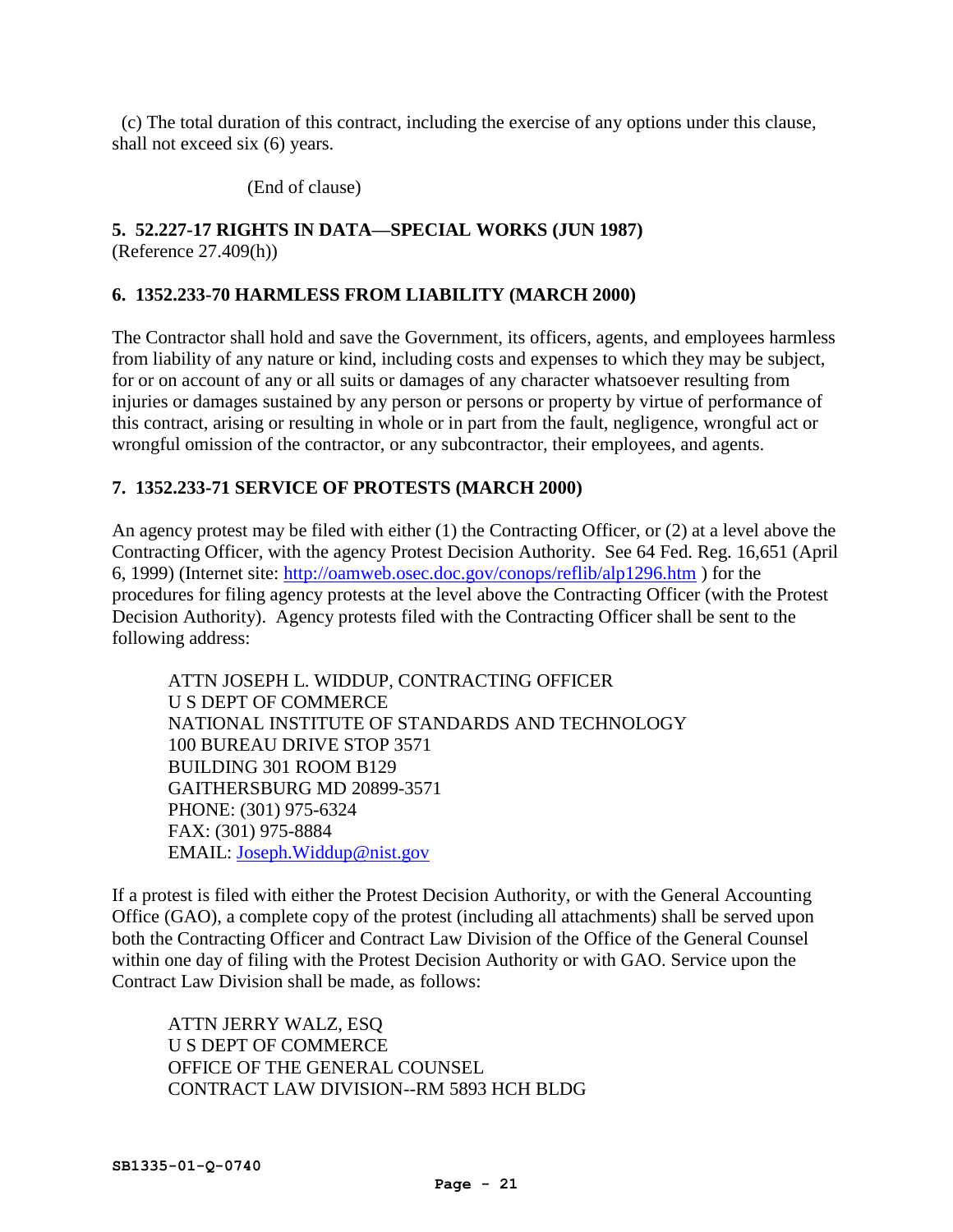### 14TH ST AND CONSTITUTION AVE NW WASHINGTON DC 20230 FAX: (202) 482-5858

### **8. 1352.252-71 REGULATORY NOTICE (MARCH 2000)**

Offerors are advised that certain provisions and clauses identified with a Commerce Acquisition Regulation (CAR) notation for identification purposes, have not yet been incorporated into the CAR. However, all of these items are binding for this acquisition and will eventually be contained in the CAR at Part 13 of Title 48 of the Code of Federal Regulations.

### **9. 52.233-1 I DISPUTES (DEC 1998)--ALTERNATE I (DEC 1991)** (Reference 33.215)

### **10. 52.239-1 PRIVACY OR SECURITY SAFEGUARDS (AUG 1996)** (Reference 39.107)

## **11. 1352.201-70 CONTRACTING OFFICER'S AUTHORITY (MARCH 2000)**

The Contracting Officer is the only person authorized to make or approve any changes in any of the requirements of this contract and notwithstanding any provisions contained elsewhere in this contract, the said authority remains solely in the Contracting Officer. In the event the Contractor makes any changes at the direction of any person other then the Contracting Officer, the change will be considered to have been made without authority and no adjustment will be made in the contract terms and conditions, including price.

## **12. 1352.201-71 CONTRACTING OFFICER'S TECHNICAL REPRESENTATIVE (COTR) (MARCH 2000)**

 a. Ms. Karen Rose is hereby designated as the Contracting Officer's Technical Representative (COTR). The COTR may be changed at any time by the Government without prior notice to the Contractor by a unilateral modification to the Contract. The COTR is located at: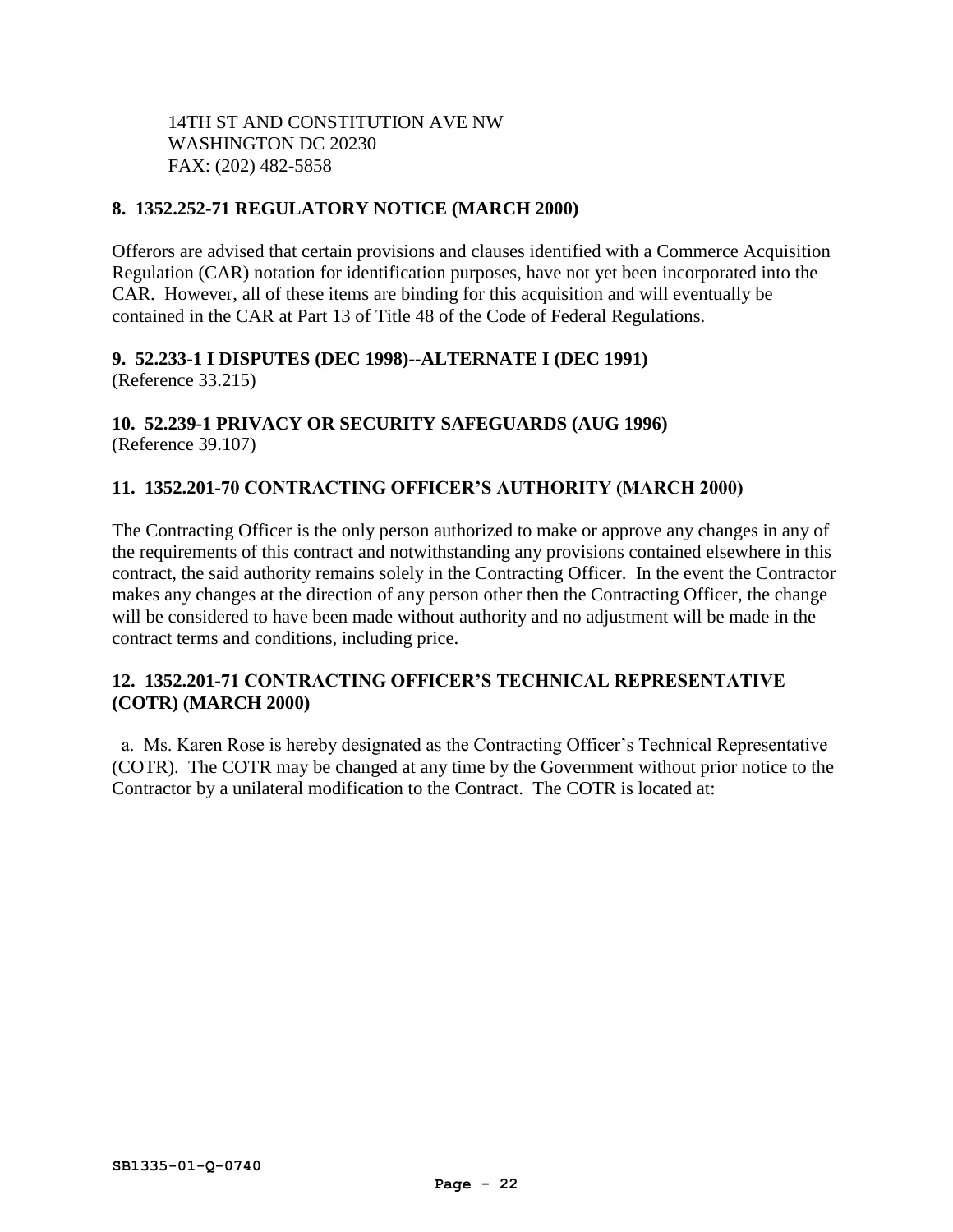U S DEPT OF COMMERCE NATIONAL TELECOMMUNICATIONS AND INFORMATION ADMINISTRATION 1401 CONSTITUTION AVE NW RM 4701 WASHINGTON DC 20230 PHONE (202) 482-1304

b. The responsibilities and limitations of the COTR are as follows:

 (1) The COTR is responsible for the technical aspects of the project and serves as technical liaison with the Contractor. The COTR is also responsible for the final inspection and acceptance of all reports, and such other responsibilities as may be specified in the contract.

 (2) The COTR is not authorized to make any commitments or otherwise obligate the Government or authorize any changes, which affect the Contract price, terms or conditions. Any Contractor request for changes shall be referred to the Contracting Officer directly or through the COTR. No such changes shall be made without the expressed prior authorization of the Contracting Officer. The COTR may designate assistant COTR(s) to act for the COTR by naming such assistant(s) in writing and transmitting a copy of such designation through the Contracting Officer to the Contractor.

### **13. ANSWERS TO ANTICIPATED OFFEROR QUESTIONS**

- A. **What procedure is the Government using to conduct this acquisition?** The Government is using Federal Acquisition Regulation (FAR) Part 13, Simplified Acquisition Procedures, to conduct this acquisition. The entire FAR (including Part 13) may be accessed on the Internet at:<http://www.arnet.gov/far> . The competitive solicitation, solicitation amendments, and all questions and answers related to this procurement will only be made available via the Internet at [http://www.fedbizops.gov](http://www.fedbizops.gov/) .
- B. **Is the solicitation available in hard copy?** No. The solicitation will only be released and made available in Microsoft Word 97 format via the Internet at the above web site. Potential offerors are responsible for accessing the web site. Interested parties must respond to the solicitation in order to be considered for award of any resultant contract. There is no written solicitation document available, telephone requests will not be honored, and no bidders list will be maintained.
- C. **What organization is currently administering the .us domain space? Under what authority?** Network Solutions, Inc., 21345 Ridgetop Circle, Dulles, VA 20166-6503, a wholly owned subsidiary of VeriSign, Inc., is administering the .us domain space under the authority of Cooperative Agreement No. NCR 92-18724 originally issued by the National Science Foundation in 1992. The cooperative agreement was transferred to DOC in September of 1998 through a memorandum of understanding between the two agencies.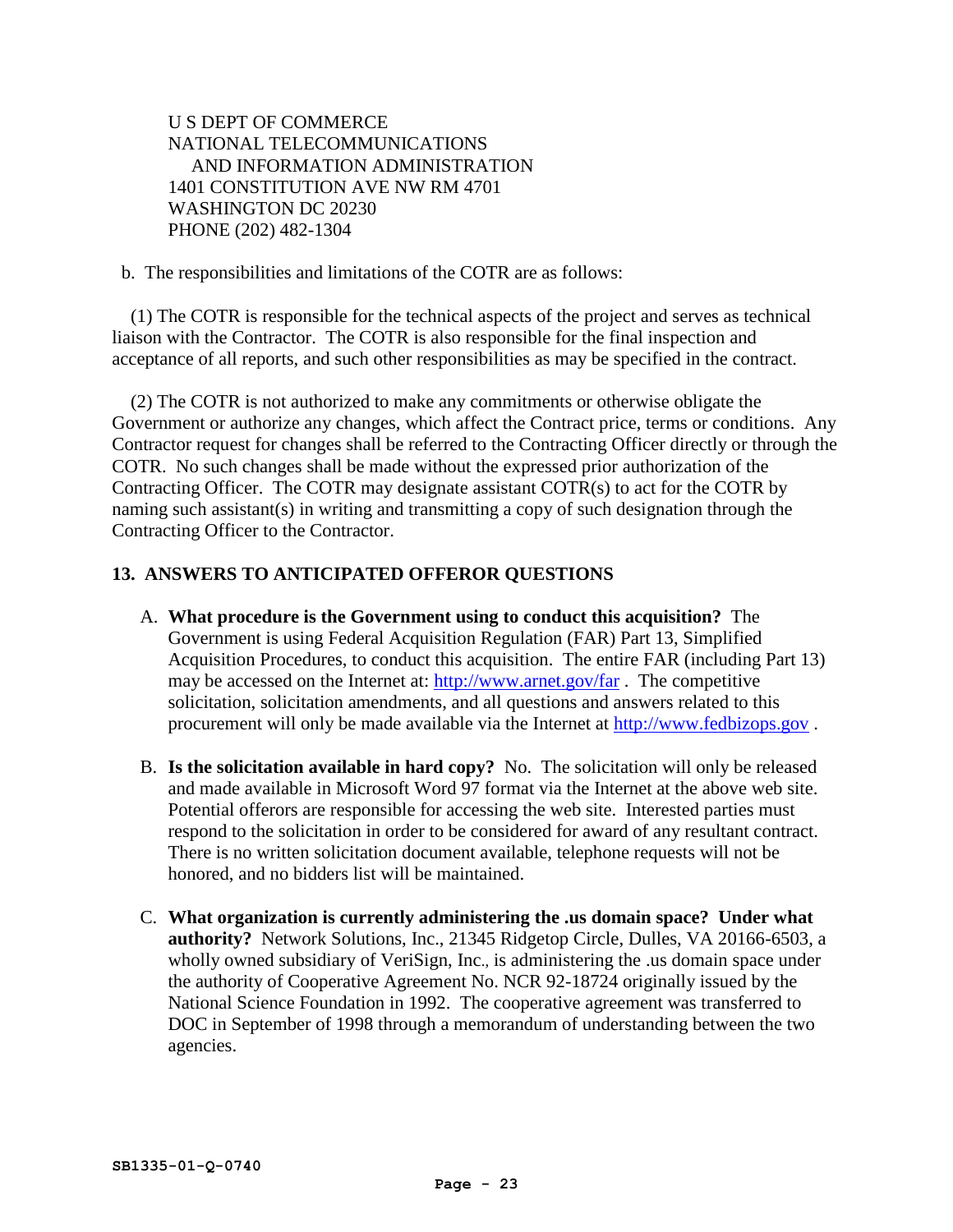- D. **What organizations (by name, address, and phone number) currently have .us addresses? Is there a web site for this, or a database from which a report could be extracted? (If there is a database from which a report could be extracted, then please extract such a report and send the report to me in Microsoft Word or other windows-based format.)** Because of the hierarchical nature of registrations in the .us domain, there is at present no compiled list or database that includes all registrations in the .us space. A description of the information that is available can be found on the Official US Domain Registry web site at:<http://www.nic.us/register/whois.html> . A list of delegated subdomains and related contacts is provided at: <http://www.nic.us/register/register.html> .
- E. **Over the next five years, how many current .us registrants does DOC expect to not renew their registration (at some point during the next five years) for their .us web site?** Because of the hierarchal structure of the usTLD, this information is not directly available. Further, with the introduction of an expanded usTLD space, it is expected that a considerable number of new registrations will occur. Prospective Contractors should include estimated registration projections in their proposals.
- F. **Historically, how many registrants, per year, have not renewed their registration for their .us web site?** Because of the hierarchal structure of the usTLD, this information is not directly available. Further, with the introduction of an expanded usTLD space, it is expected that a considerable number of new registrations will occur. Prospective Contractors should include estimated registration projections in their proposals.
- G. **Over the next five years, how many new organizations, per year, does DOC expect to register for a new .us web site?** Prospective contractors should include estimated registration projections in their proposals.
- H. **What is the fee structure that is currently being charged, per registrant, for registration in the .us space?** Network Solutions, Inc., does not charge a fee for registration in the .us space. Organizations approved to register .us domain names by the US Domain Registry may charge a fee, which is generally nominal in nature. For a fuller description of charges, see the Official US Domain Registry web site at <http://www.nic.us/register/cost.html>
- I. **What data will have to be transitioned from the incumbent contractor to the contractor from the new procurement? What format is the data in? When will that data be transitioned? How will that data be transitioned? Does the Government own that data, or does the incumbent contractor own that data?** Pursuant to Amendment 21 to the Cooperative Agreement between the Department of Commerce and Network Solutions, Inc., Network Solutions has agreed, upon designation of a successor registry for .us by the Department, to use commercially reasonable efforts to cooperate with the Department to facilitate the smooth transition of operation of the .us domain. That cooperation will include timely transfer to the successor registry of an electronic copy of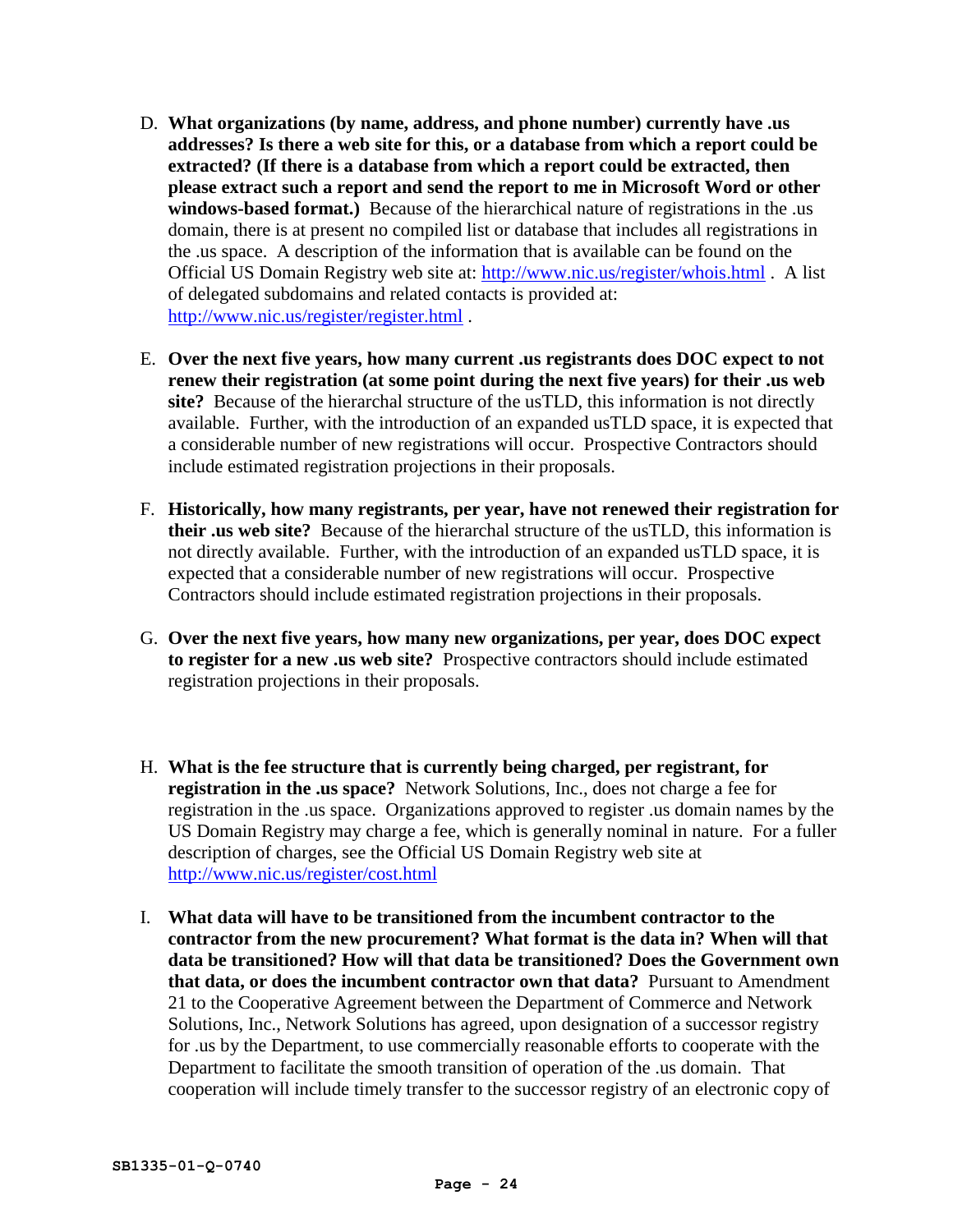the then-current top-level domain registration data and, to the extent such information is available, specification of the format of the data. Network Solutions has also agreed to provide, upon the Department's request, any information or documentation regarding administration of the .us domain that the Department reasonably deems necessary to secure a successor registry. After the transition period, any rights held by Network Solutions, Inc., as registry in the registry data shall terminate. DOC will license the data on a non-exclusive, transferable, irrevocable, royalty-free, paid-up basis to the successor registry.

J. **Are there minimum facilities requirements (i.e., space, equipment) will companies be expected to meet in order to be considered technically acceptable from that standpoint? If so, then please specify what those requirements are.** There are no minimum facilities requirements per se. Rather, quotations will be evaluated, in part, on the basis of Offerors demonstrating the quality and adequacy of their technical facilities, equipment, software, hardware, and related technology to meet these requirements.

**\*\* Any additional Offeror questions shall be sent by email only to**  [Joseph.Widdup@nist.gov](mailto:Joseph.Widdup@nist.gov) **no later than 12:00 noon Eastern Time on June 29, 2001. Answers to all questions received by then will be posted as amendment(s) to the solicitation. Questions received regarding this solicitation after June 29, 2001 may not be answered by the Government. \*\***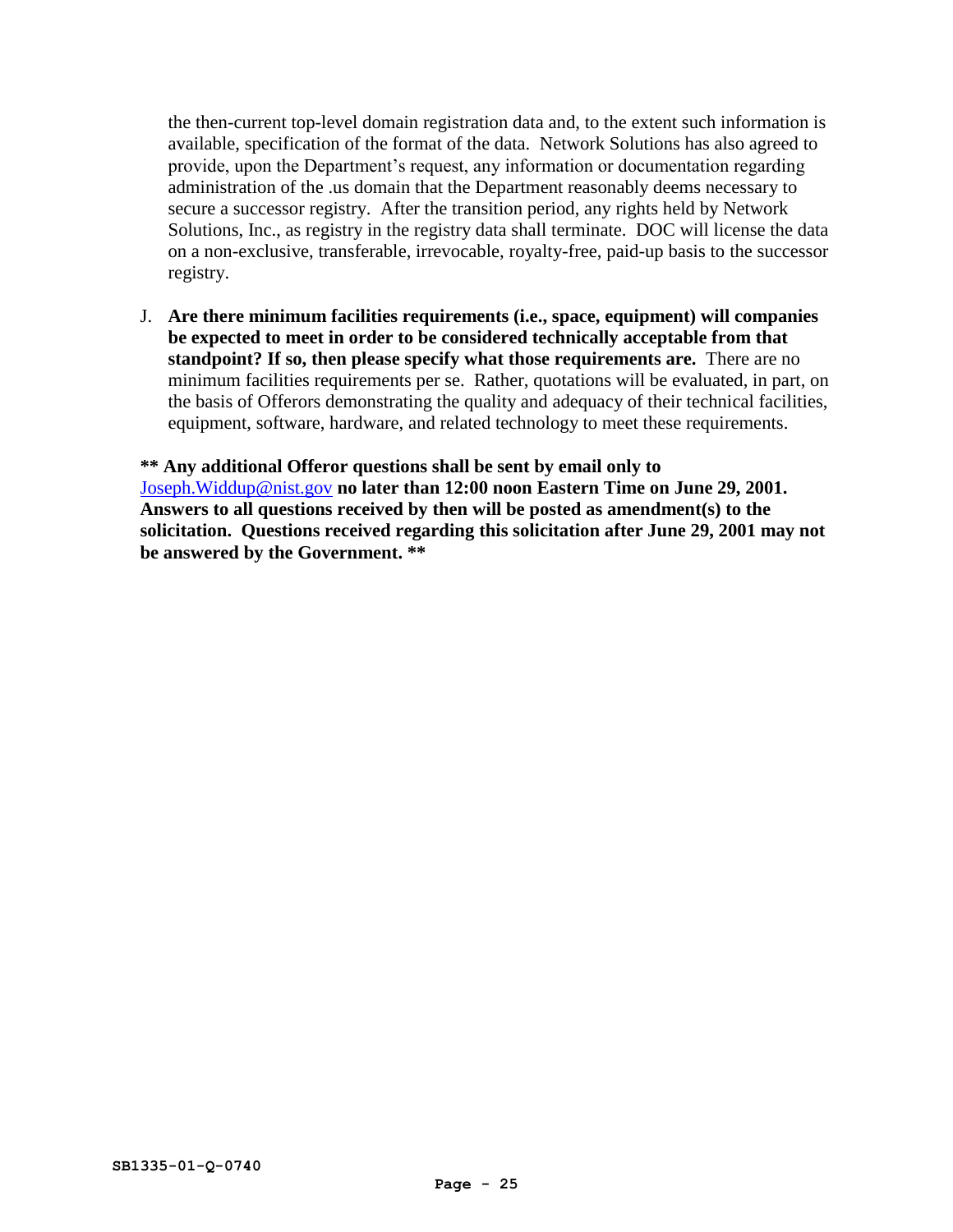#### **REPRESENTATIONS AND CERTIFICATIONS OF OFFERORS**

#### **1. 52.219-1 SMALL BUSINESS PROGRAM REPRESENTATIONS (MAR 2001)**

 (a)(1) The North American Industry Classification System (NAICS) code for this acquisition is 541519

(2) The small business size standard is \$18.0 million.

 (3) The small business size standard for a concern which submits an offer in its own name, other than on a construction or service contract, but which proposes to furnish a product which it did not itself manufacture, is 500 employees.

(b) Representations. (1) The offeror represents as part of its offer that it  $/$  is,  $/$  is not a small business concern.

 (2) [Complete only if the offeror represented itself as a small business concern in paragraph (b)(1) of this provision.] The offeror represents, for general statistical purposes, that it  $/$  / is,  $/$ is not, a small disadvantaged business concern as defined in 13 CFR 124.1002.

 (3) [Complete only if the offeror represented itself as a small business concern in paragraph (b)(1) of this provision.] The offeror represents as part of its offer that it / / is, / / is not a women-owned small business concern.

 (4) [Complete only if the offeror represented itself as a small business concern in paragraph (b)(1) of this provision.] The offeror represents as part of its offer that it  $\lceil \cdot \rceil$  is,  $\lceil \cdot \rceil$  is not a veteran-owned small business concern.

 (5) [Complete only if the offeror represented itself as a veteran-owned small business concern in paragraph (b)(4) of this provision.] The offeror represents as part of its offer that it  $\lceil \cdot \rceil$  is,  $\lceil \cdot \rceil$  is not a service-disabled veteran-owned small business concern.

(c) Definitions. As used in this provision--

"Service-disabled veteran-owned small business concern"--

(1) Means a small business concern--

 (i) Not less than 51 percent of which is owned by one or more service-disabled veterans or, in the case of any publicly owned business, not less than 51 percent of the stock of which is owned by one or more service-disabled veterans; and

 (ii) The management and daily business operations of which are controlled by one or more service-disabled veterans or, in the case of a veteran with permanent and severe disability, the spouse or permanent caregiver of such veteran.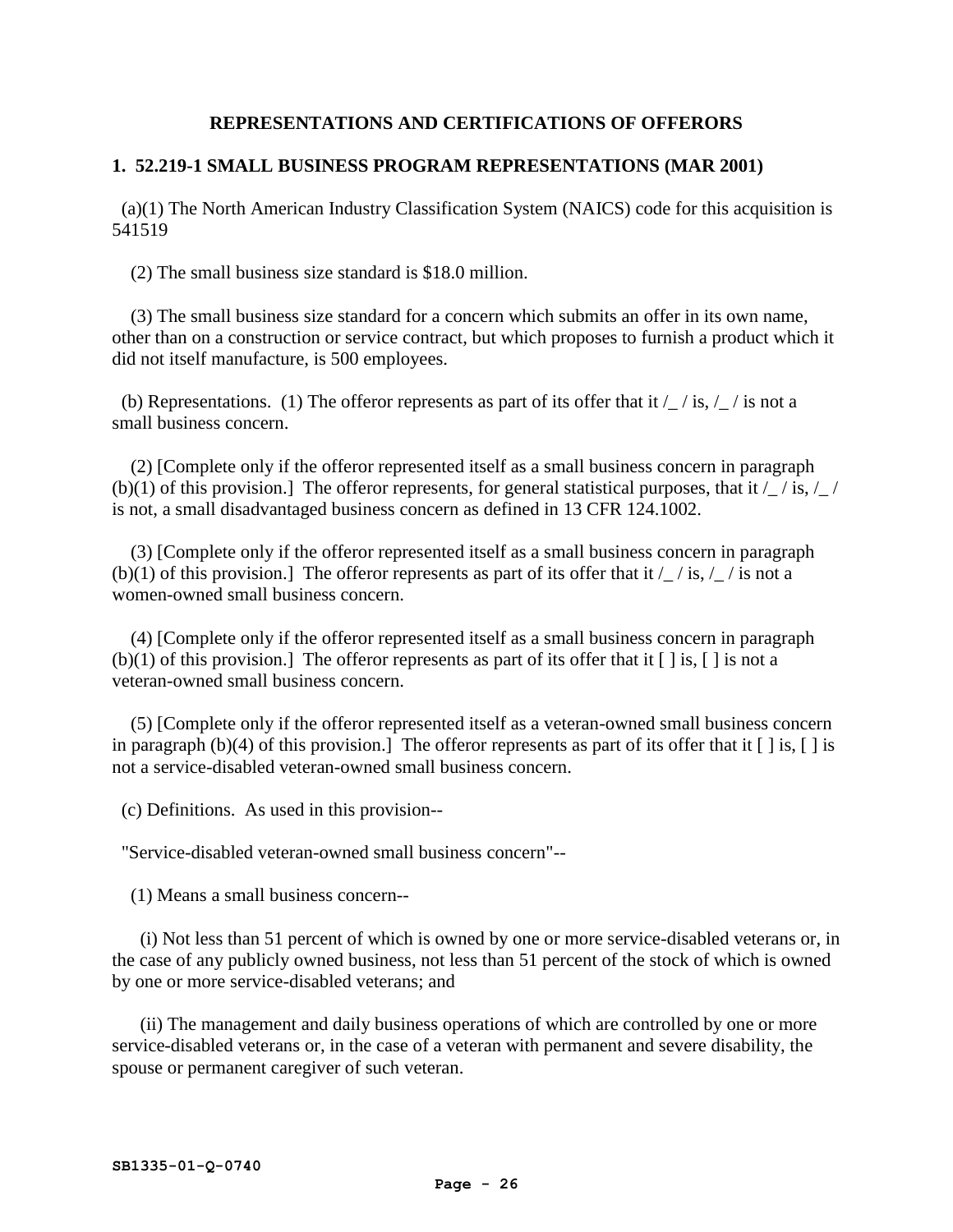(2) Service-disabled veteran means a veteran, as defined in 38 U.S.C. 101(2), with a disability that is service-connected, as defined in 38 U.S.C. 101(16).

 "Small business concern," means a concern, including its affiliates, that is independently owned and operated, not dominant in the field of operation in which it is bidding on Government contracts, and qualified as a small business under the criteria in 13 CFR Part 121 and the size standard in paragraph (a) of this provision.

"Veteran-owned small business concern" means a small business concern--

 (1) That is at least 51 percent owned by one or more women; or, in the case of any publicly owned business, at least 51 percent of the stock of which is owned by one or more women; and

 (2) The management and daily business operations of which are controlled by one or more veterans.

"Women-owned small business concern," means a small business concern-

 (1) Which is at least 51 percent owned by one or more women or, in the case of any publicly owned business, at least 51 percent of the stock of which is owned by one or more women; and

(2) Whose management and daily business operations are controlled by one or more women.

 (d) Notice. (1) If this solicitation is for supplies and has been set aside, in whole or in part, for small business concerns, then the clause in this solicitation providing notice of the set-aside contains restrictions on the source of the end items to be furnished.

 (2) Under 15 U.S.C. 645(d), any person who misrepresents a firm's status as a small, HUBZone small, small disadvantaged, or women-owned small business concern in order to obtain a contract to be awarded under the preference programs established pursuant to section 8(a), 8(d), 9, or 15 of the Small Business Act or any other provision of Federal law that specifically references section 8(d) for a definition of program eligibility, shall--

(i) Be punished by imposition of fine, imprisonment, or both;

(ii) Be subject to administrative remedies, including suspension and debarment; and

(iii) Be ineligible for participation in programs conducted under the authority of the Act.

(End of provision)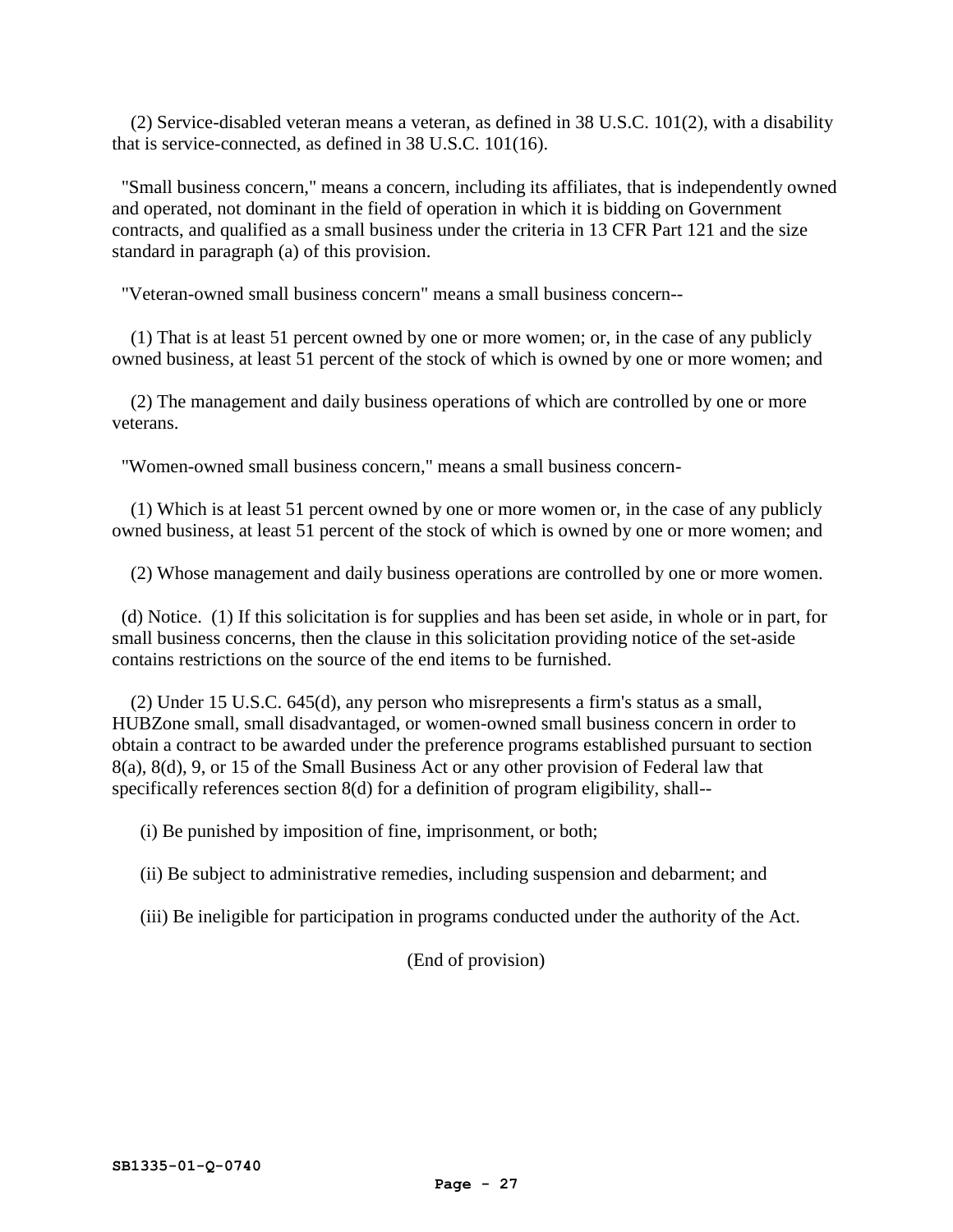### **2. 52.203-11 DEV 52.203-11 CERTIFICATION AND DISCLOSURE REGARDING PAYMENTS TO INFLUENCE CERTAIN FEDERAL TRANSACTIONS DEVIATION (JAN 1990)**

 (a) The definitions and prohibitions contained in the clause, at FAR 52.203-12, Limitation on Payments to Influence Certain Federal Transactions, included in this solicitation, are hereby incorporated by reference in paragraph (b) of this certification.

 (b) The offeror, by signing its offer, hereby certifies to the best of his or her knowledge and belief as of December 23, 1989 that--

 (1) No Federal appropriated funds have been paid or will be paid to any person for influencing or attempting to influence an officer or employee of any agency, a Member of Congress, an officer or employee of Congress, or an employee of a Member of Congress on his or her behalf in connection with the awarding of a contract resulting from this solicitation;

 (2) If any funds other than Federal appropriated funds (including profit or fee received under a covered Federal transaction) have been paid, or will be paid, to any person for influencing or attempting to influence an officer or employee of any agency, a Member of Congress, an officer or employee of Congress, or an employee of a Member of Congress on his or her behalf in connection with this solicitation, the offeror must complete and submit with its offer, OMB standard form LLL, Disclosure of Lobbying Activities, to the Contracting Officer, and

 (3) He or she will include the language of this certification in all subcontract awards at any tier and require that all recipients of subcontract awards in excess of \$100,000 must certify and disclose accordingly.

 (c) Submission of this certification and disclosure is a prerequisite for making or entering into this contract imposed by section 1352, title 31, United States Code. Any person who makes an expenditure prohibited under this provision or who fails to file or amend this disclosure form to be filed or amended by this provision, must be subject to a civil penalty of not less than \$10,000, and not more than \$100,000, for each such failure.

[End of Clause]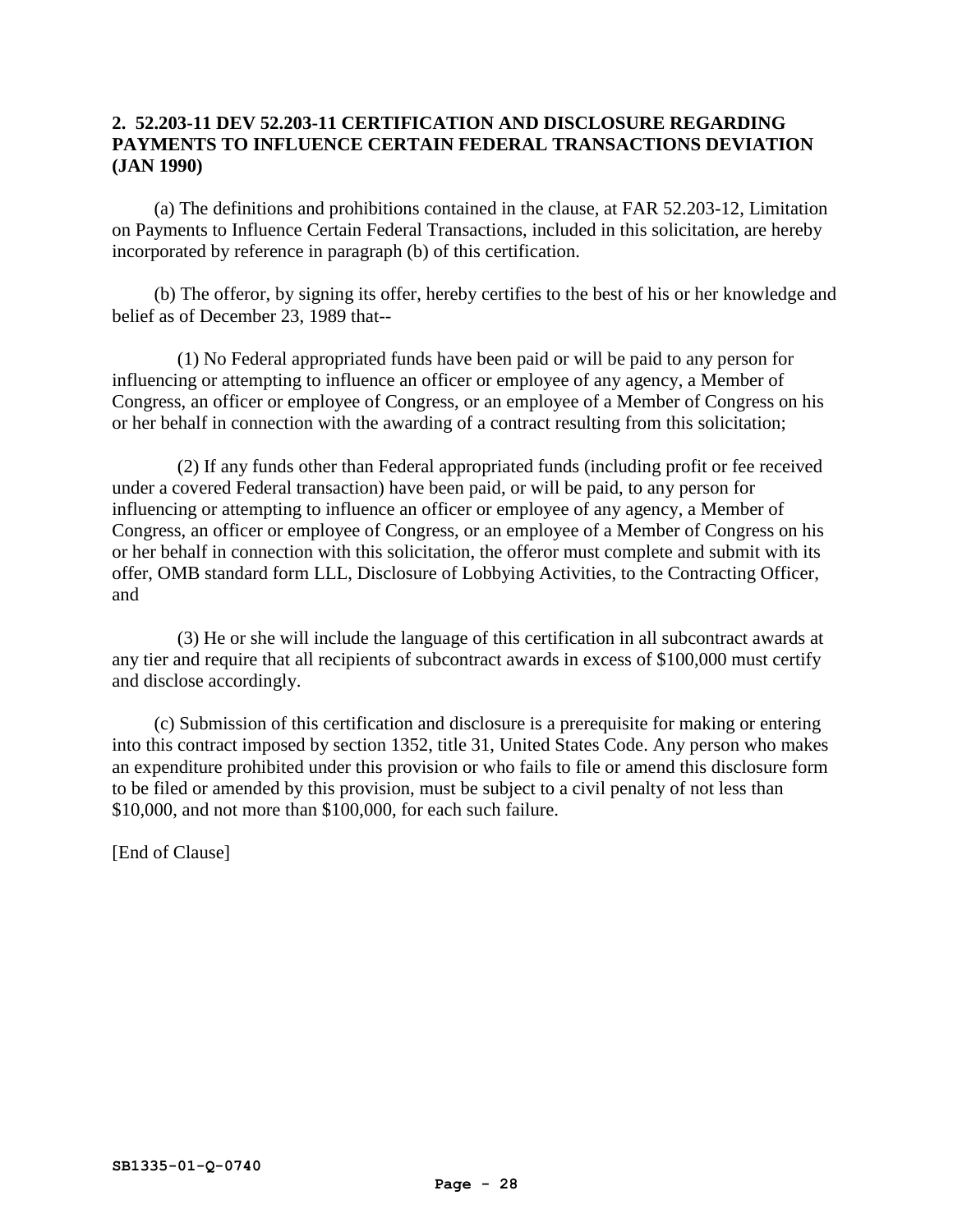#### **INSTRUCTIONS FOR SUBMITTING QUOTATIONS**

Before submitting a quotation, Offerors are encouraged to review the information on the localitybased usTLD structure and registration policies at: [http://www.nic.us](http://www.nic.us/)

#### **The Offeror must submit the ORIGINAL VERSION of the Quotation to the following address:**

ATTN JOSEPH L WIDDUP NATIONAL INSTITUTE OF STANDARDS AND TECHNOLOGY 100 BUREAU DR STOP 3571 BLDG 301 RM B129 GAITHERSBURG MD 20899-3571 M/F SOLICITATION SB1335-01-Q-0740

#### **The Offeror must also submit TWO COPIES of the Quotation to the following address:**

ATTN KAREN ROSE NATIONAL TELECOMMUNICATIONS AND INFORMATION ADMINISTRATION 1401 CONSTITUTION AVE NW RM 4898 WASHINGTON DC 20230 M/F SOLICITATION SB1335-01-Q-0740

#### **Each quotation (original and copies) submitted in response to this solicitation must:**

- A. Include resume(s) of key personnel (including education and experience credentials) that would perform and/or manage the requirements of this acquisition.
- B. Describe how the Offeror would satisfy **each** of the individual requirements described in the "Contractor Requirements" section of the SOW. (In the event that the provision of the required services would be accomplished through coordinating the resources and services provided by entities other than the prime Contractor, the quotation must explicitly indicate how the Contractor will ensure that the "Contractor Requirements" will be fulfilled.)
- C. In light of the "Statement of Purpose" in the SOW, present a detailed narrative describing the Offeror's overall vision for future management of the usTLD, including how the Offeror proposes to make the usTLD more attractive and useful to United States Internet users and the Offeror's expectations for the number of potential usTLD registrants.
- D. Describe any services or functions, if any, the Offeror proposes to perform as part of usTLD management in addition to those listed in the SOW.
- E. Demonstrate clearly, concisely and accurately, in written narrative form, the Offeror's understanding of the current state of the usTLD domain space.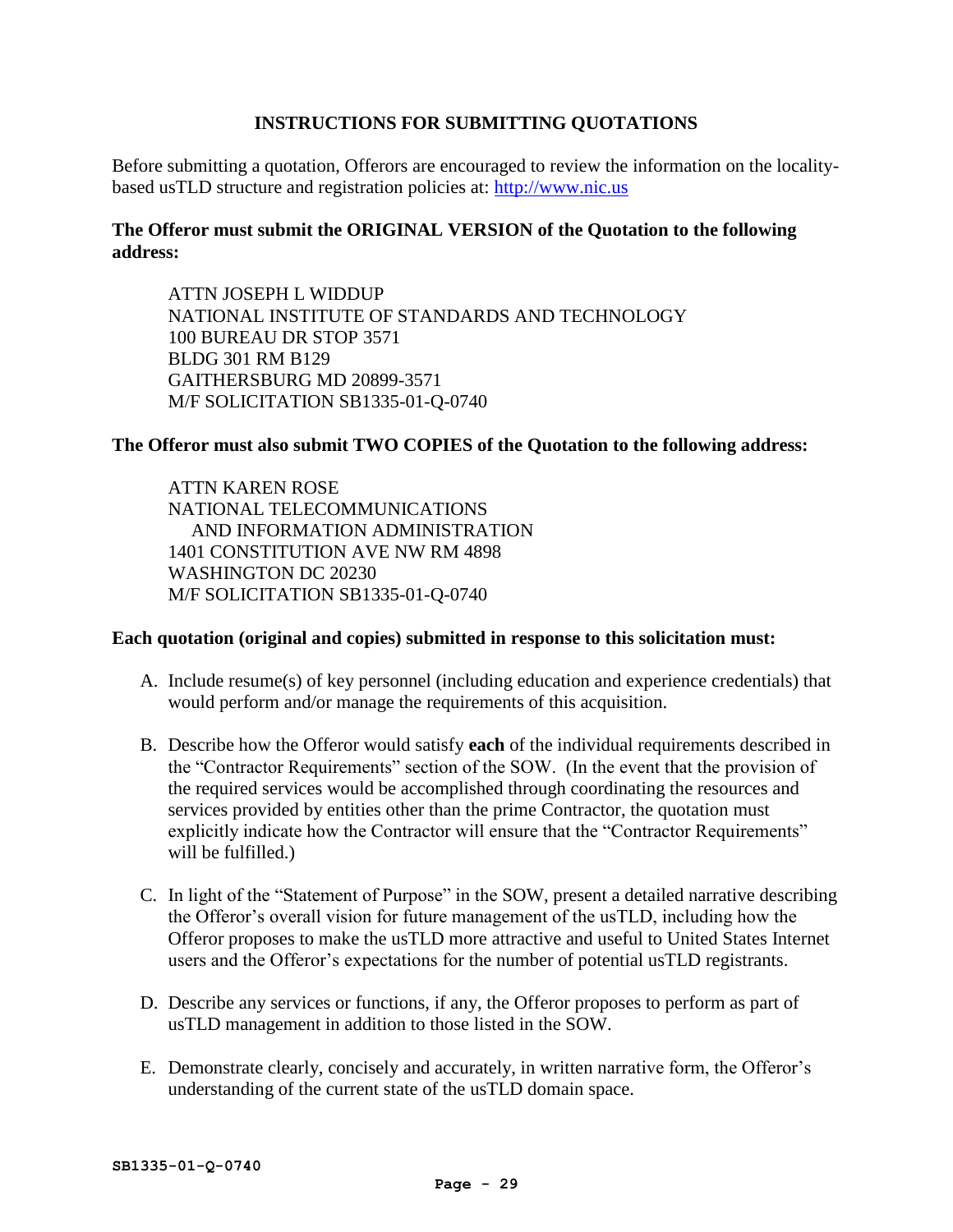- F. Describe, for the SOW requirement related to the development of a database of usTLD delegated managers, and the development of registrant WHOIS databases (both for the locality-based usTLD structure and the expanded usTLD space) how the Offeror would collect the necessary information and the technical and operational specifications of the databases.
- G. Include a proposed draft of any contract(s) that the Offeror proposes to use between itself, as Contractor, and usTLD delegated managers (which may include "flow through" registration agreements to be used by locality-based usTLD registrants) considered necessary to ensure the stable operation of the locality-based usTLD structure and implement necessary policies. Note: The content of the final version of all such contract(s) must be approved by the Contracting Officer before use by the Contractor in performance of the resultant purchase order.
- H. Include a proposed draft of any contract(s) that the Offeror proposes to use between itself, as Contractor, and expanded usTLD registrars to ensure the stable operation of the expanded usTLD and implement the necessary policies (which may include shared registration system license agreements, registrar accreditation agreements, and registrant agreements). Note: The content of the final version of all such contract(s) must be approved by the Contracting Officer before those contract(s) may be used by the Contractor in performance of the resultant purchase order;
- I. Include written policies (including implementation details) that the Offeror proposes to follow, as Contractor, during the start-up phase of registrations in the usTLD. Such description must include the following considerations:
	- 1) How the Offeror would design and implement the "Sunrise Policy" that permits qualified trademark owners to pre-register their trademarks as domain names in the expanded usTLD space prior to the opening of the expanded usTLD space to wider registration.
	- 2) How the Offeror would implement a uniform domain name dispute resolution procedure intended to resolve disputes arising from "cybersquatting" applicable to the usTLD (such policy is intended to be modeled upon the ICANN Uniform Domain Name Dispute Resolution Procedure, consistent with modifications necessary for such a policy to be applicable to the usTLD specifically. Offeror should propose necessary modifications).
	- 3) How the Offeror proposes to implement and enforce the United States nexus requirement intended to preserve the usTLD for use by the community of United States Internet users.
	- 4) Describe any proposed additional, alternative, or supplemental policies or programs the Offeror considers relevant and essential towards the locality-based usTLD space or the expanded usTLD space.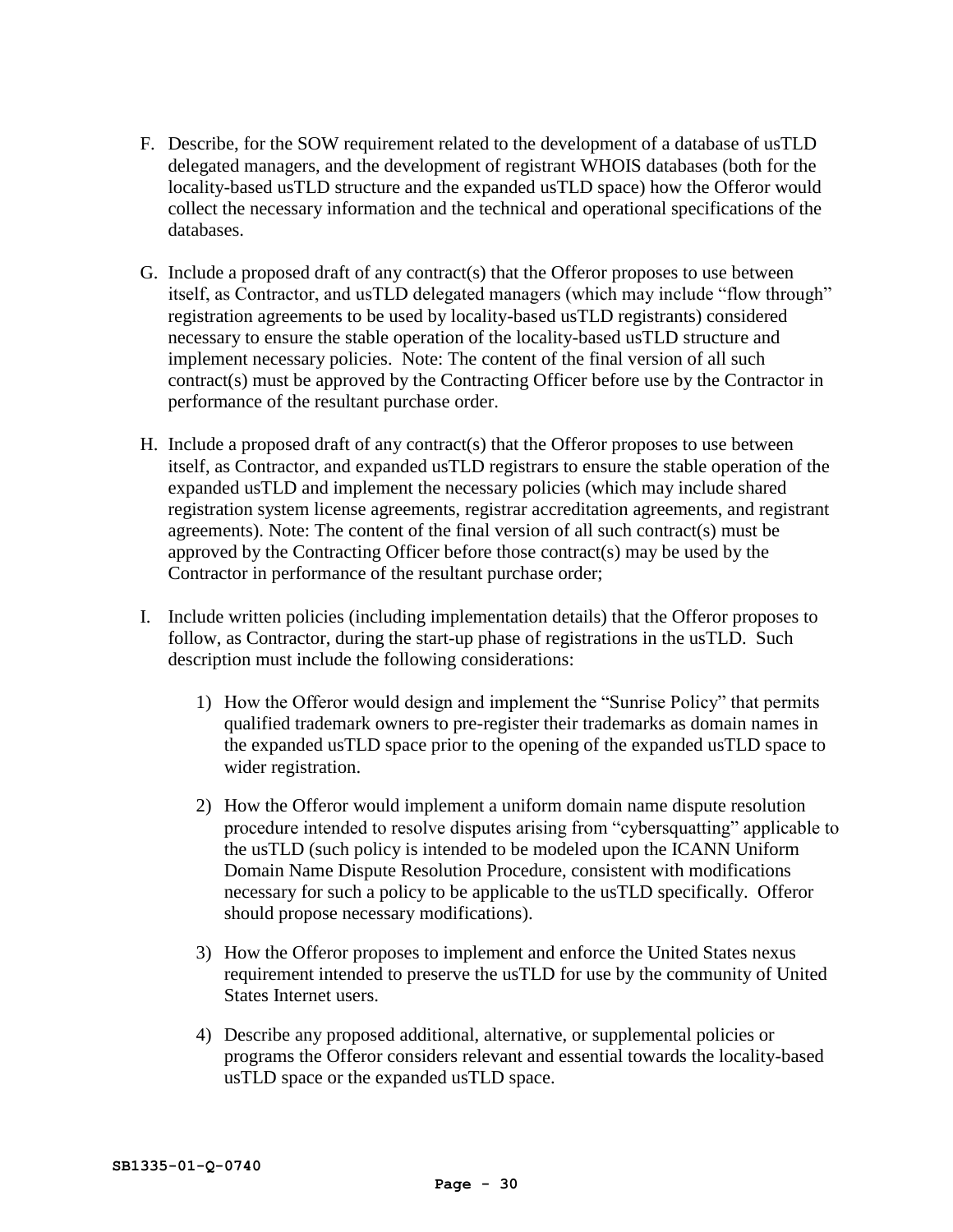Offerors should also describe additional procedures that address other considerations than those listed above that they consider relevant to their quotation.

- J. Address the following considerations in the description of the registration process:
	- 1) How the Offeror proposes to address the potential initial "rush" for registrations at the opening of the expanded usTLD space.
	- 2) Describe the proposed application process for potential registrants;
	- 3) Describe the proposed mechanisms for ensuring that registrants meet registration requirements;
	- 4) Describe any proposed appeal process that could be used by the applicant as a result of Contractor denial of registration.
	- 5) Describe any proposed procedure that would permit third parties to seek cancellation of a registration for failure to comply with restrictions imposed by the Contractor.
- K. Describe in detail the proposed mechanisms and community outreach plans for coordinating the current locality-based usTLD users and the mechanism by which the public can suggest or recommend additional policys or procedures for the usTLD.
- L. Describe, in detail, how the Contractor would fund the requirements of this acquisition at no cost to the United States Government.
- M. Project/estimate and explain annual Contractor costs for this acquisition in such a way to permit the Government to match those costs to specific SOW Contractor Requirements.
- N. Include detailed proposed financial plans, including, if appropriate, the manner in which fees levied for services rendered by the Contractor would be derived, considering cost plus a fair and reasonable profit.
- O. Describe, in detail, the technical facilities, equipment, software, hardware, and related technology that the Offeror would use to meet the requirements of this acquisition.
- P. Include no more than five past performance references for other efforts similar in scope to this acquisition that were either (a) completed by the Offeror (either as a prime Contractor or as a first-tier subcontractor) in the past five years or (b) currently in process. For each past performance reference, include the following information:
	- 1. Contract Number/Purchase Order Number;
	- 2. Duration of the Contract/Purchase Order;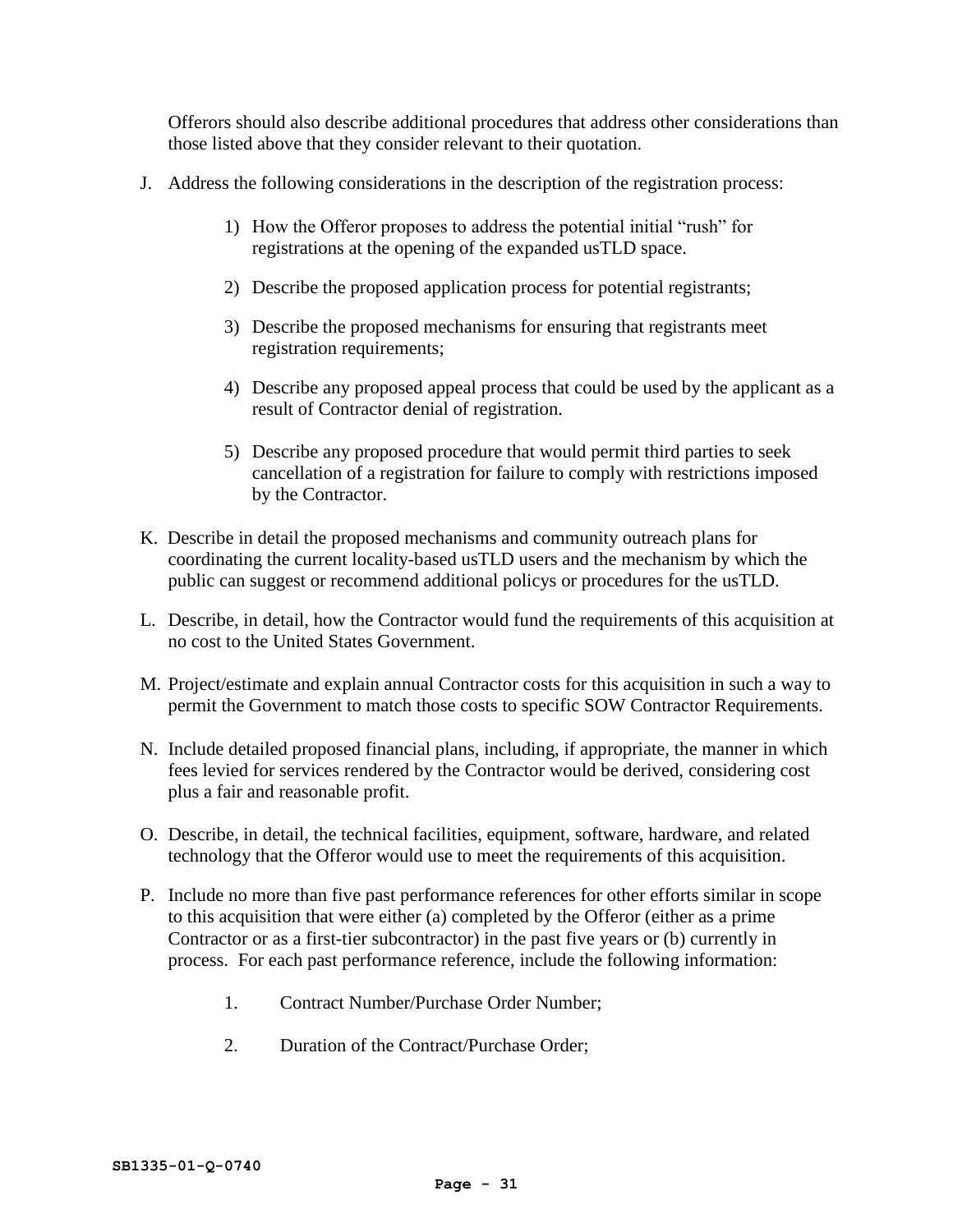- 3. Dollar Value of Contract/Purchase Order (Broken Down on a Per-Year Basis, if Applicable);
- 4. Contract type of Contract/Purchase Order (*e.g.*, firm-fixed-price, costplus-fixed-fee, cost-plus-award-fee, fixed-price with economic price adjustment);
- 5. Name and Mailing Address of Customer Organization;
- 6. Technical Point of Contact at Customer Organization for the Contract/Purchase Order, including Phone Number, Fax Number and Email Address;
- 7. Information Noted in I.4 above for an Alternate Customer Organization Point of Contact; and
- 8. Detailed Description of the Effort Performed by the Contractor/Subcontractor under the Contract/Purchase Order.

At the discretion of the Contracting Officer, a site visit to the Offeror's facility(ies) may also be requested and conducted by DOC personnel involved in this acquisition. The purpose of this visit would be to gather information relevant to the Offeror's submitted quotation. The Contracting Officer would arrange such a visit at least seven days in advance with the Offeror.

- Q. Describe, in detail, proposed performance measures that will provide accurate indicators of the Contractors progress under the project and assessment of services offered.
- R. Include a completed copy of "Offeror Representations and Certifications" from this solicitation.
- S. The Offeror's Data Universal Numbering System (DUNS) Number. (See FAR 52.204-6 on page 16 of this solicitation.)